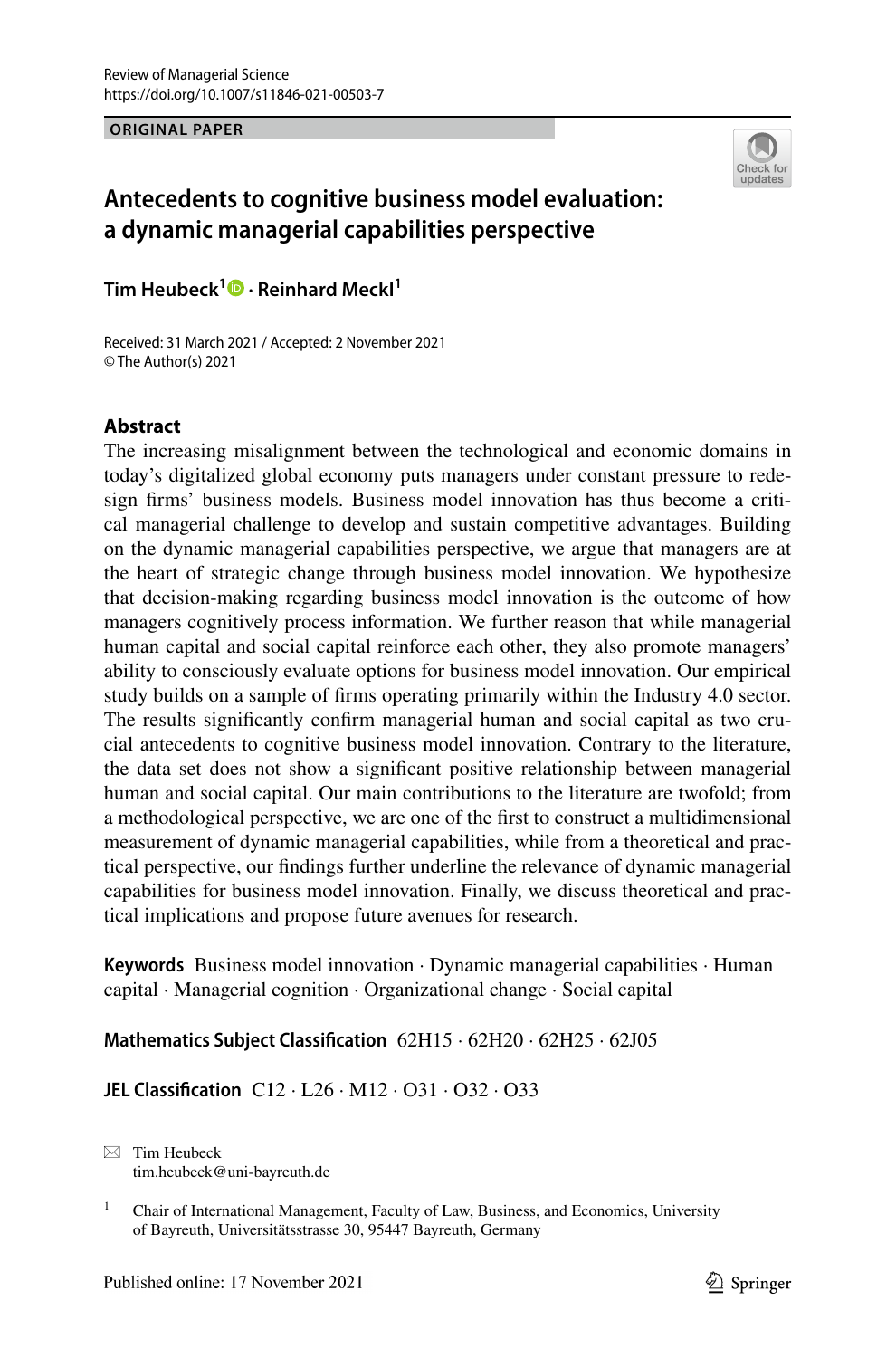### **1 Introduction**

As a major driver of business model innovation, digital transformation pressures managers to undertake strategic change (Kraus et al. [2018;](#page-24-0) Acciarini et al. [2020](#page-22-0)). This 21st-century megatrend causes the "increasing implementation of digital technologies and the transformation of conventional processes into digital ones" (Bouncken et al. [2021,](#page-23-0) p. 2). Digitalization, therefore, fundamentally questions current competitive advantages by changing the rules of competition (Acciarini et al. [2020;](#page-22-0) Penttilä et al. [2020](#page-24-1)). In light of these developments, a frm's longterm success largely depends on its managerial ability to align the existing mechanisms of value proposition, value creation, and value capture—that is, the business model—with the ever-changing demands of the environment (Clauss et al. [2019a](#page-23-1)). To survive in the digital economy, frms can no longer solely rely on innovating their products, services, or processes. The business model has become a central avenue for innovation (Purkayastha and Sharma [2016](#page-25-0); Clauss et al. [2019b\)](#page-23-2), and business model innovation has consequently turned into one of the most daunting managerial tasks (Eppler et al. [2011](#page-23-3)).

We adopt the dynamic managerial capabilities perspective to analyze the decision-making processes related to business model innovation. Dynamic managerial capabilities highlight the managerial role within strategic decision-making. Managers possess the capabilities—namely, human capital, social capital, and cognition—that are required to "build, integrate, and reconfgure organizational resources and competences" (Adner and Helfat [2003](#page-22-1), p. 1012). As managerial capabilities shape organizational decision-making, the strength of frm-intrinsic dynamic managerial capabilities is a central driver of business model innovation (Teece [2018\)](#page-25-1).

Despite their centrality to sustained competitive advantage through innovation (Kaplan and Tripsas [2008\)](#page-24-2) and business model design (Teece [2018](#page-25-1)), there is still limited knowledge on how managerial capabilities afect organizational change (Felin et al. [2012\)](#page-23-4). The few existing studies focus on the drivers of dynamic managerial capabilities individually (e.g., Åberg and Torchia  $2020$ ) or measure psychological characteristics with observable proxies (e.g., Holzmayer and Schmidt [2020\)](#page-24-3). Hence, our frst research goal relates to the holistic operationalization of dynamic managerial capabilities:

How can the concept of dynamic managerial capabilities be operationalized from a multidimensional perspective?

Subsequently, we adopt the dynamic managerial capabilities perspective to examine the efects of managerial characteristics on strategic decision-making related to business model innovation. Managers possess the capability to orchestrate the frm's asset portfolio (i.e., resources and capabilities). The unique composition of the asset portfolio, in turn, determines the pathways for strategic change and ultimately shapes company performance (Helfat and Martin [2015a](#page-24-4)). Efficient management must consequently organize and align all operative and strategic activities of the frm through the business model (Casadesus-Masanell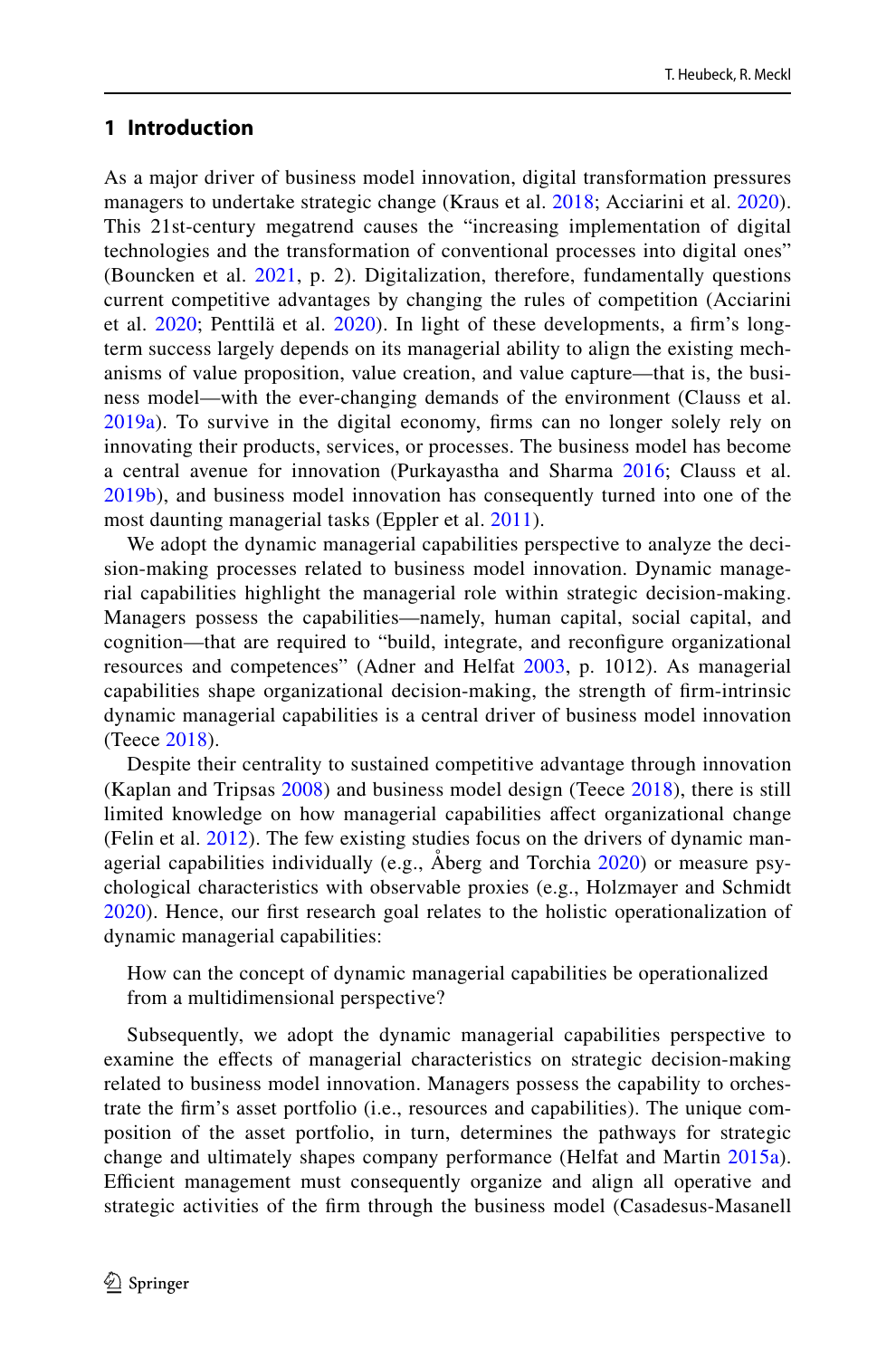and Ricart [2010\)](#page-23-5). Due to the high level of dynamism, competition, and uncertainty, the current digital business paradigm causes an increasing discrepancy between company strategy and processes (Al-Debei et al. [2008](#page-22-3)). As dynamic managerial capabilities determine the managerial ability to confgure, develop, and deploy the frm's asset portfolio (Adner and Helfat [2003\)](#page-22-1), they have become a critical success factor for target-oriented business model innovation. This argumentation leads to our second research question:

How do the three dimensions of dynamic managerial capabilities interact in the context of business model innovation?

The rest of the paper is structured as follows. In Sect. [2,](#page-2-0) we frst outline the general concept of dynamic managerial capabilities and its three underlying managerial capabilities. Subsequently, we describe the business model and adopt a processual view of business model innovation. We derive the research model, which analyzes the interrelationships between dynamic managerial capabilities, in Sect. [3.](#page-7-0) Section [4](#page-11-0) outlines our research methodology. We present the empirical results in Sect. [5.](#page-13-0) In Sect. [6](#page-18-0), we discuss theoretical and practical implications. We conclude with an assessment of the limitations and the outlook for future research.

### **2 Theoretical background**

#### **2.1 Dynamic managerial capabilities**

#### <span id="page-2-0"></span>**2.1.1 Moving beyond the collective level of analysis**

Dynamic managerial capabilities relate to the specifc subset of managers' dynamic capabilities (Adner and Helfat [2003](#page-22-1)). From this perspective, a company's management comprises a heterogeneous group of decision-makers, which decisively shapes outcomes through identifable strategic choices (Beck and Wiersema [2013\)](#page-22-4). The driving forces behind both dynamic capabilities and dynamic managerial capabilities are routines (i.e., practiced and patterned behaviors). The former, however, does not necessarily involve managerial intentionality, while the latter posits that intent is the driving force behind frm-specifc routines (Martin [2011\)](#page-24-5). Consequently, dynamic managerial capabilities exist if executive action reliably causes the intended outcome (Dosi et al. [2000](#page-23-6)). Additionally, managers must ensure the reproducibility of capabilities through routinely practicing, repeating, and patterning them. Managerial decisions regarding the frm's asset portfolio limit its scope of strategic action—at least in the short term. Company performance ultimately results from the manage-rial capability to continuously design effective strategies (Adner and Helfat [2003;](#page-22-1) Beck and Wiersema [2013\)](#page-22-4). We have summarized these interrelationships in Fig. [1](#page-3-0).

This study will expand upon the dominant focus on top managers (e.g., Smith and Tushman [2005](#page-25-2); Kor and Mesko [2013\)](#page-24-6) by including middle managers. Middle management decisively infuences strategy formulation (B. Wooldridge et al. [2008](#page-25-3)) and business model implementation (Islam [2019](#page-24-7)) by shaping how capabilities are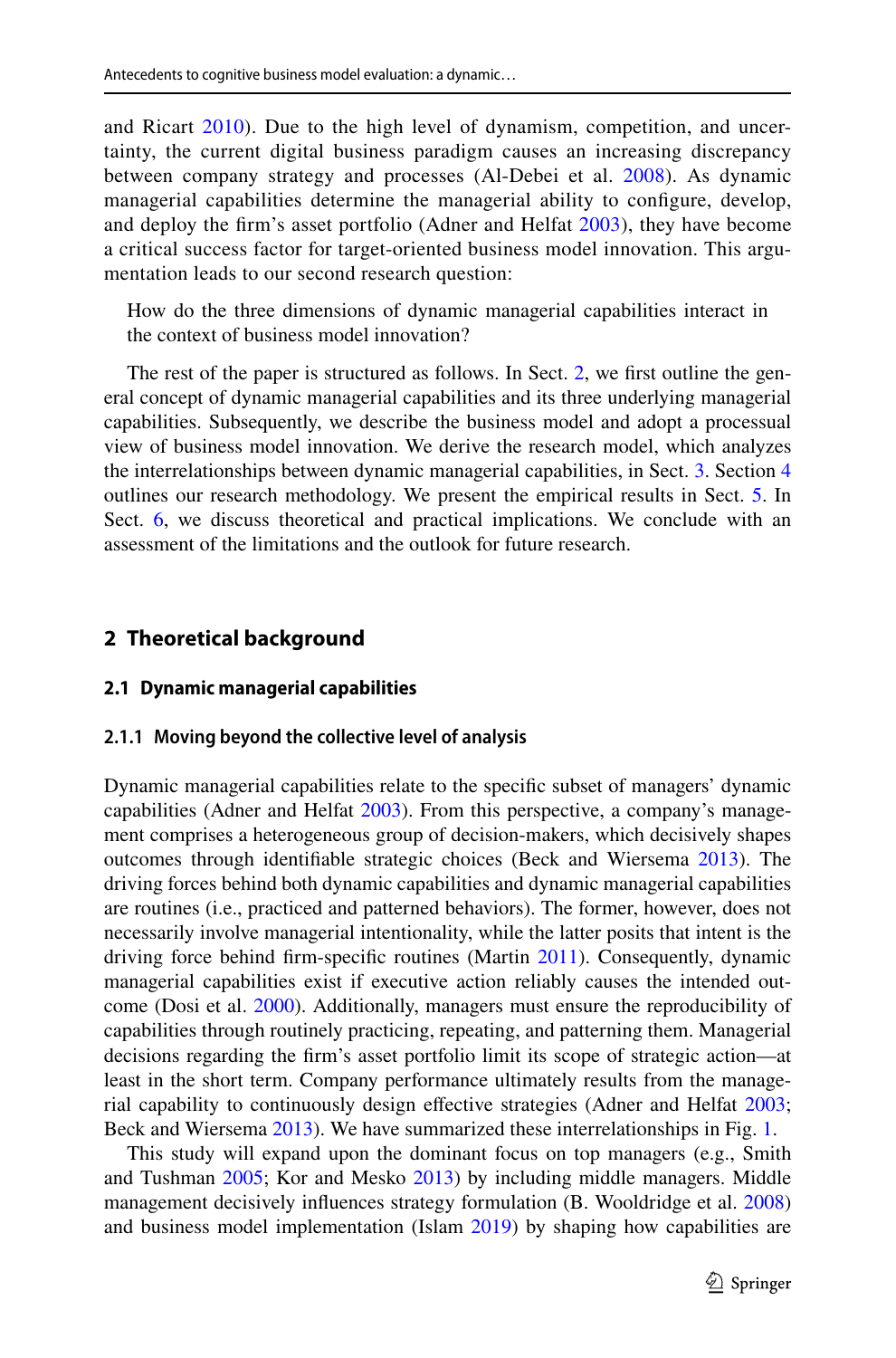

<span id="page-3-0"></span>**Fig. 1** The causal chain of dynamic managerial capabilities within strategic choice situations, based on Adner and Helfat ([2003\)](#page-22-1) and Beck and Wiersema ([2013\)](#page-22-4)

created and deployed. Increasing decentralization, global dispersion, and knowledge intensity have additionally led to an ongoing shift toward fatter hierarchies (Rajan and Wulf [2006](#page-25-4)). Middle managers are consequently in an increasingly critical position to ensure the success of business model innovation.

#### **2.1.2 Managerial human capital**

The three drivers of dynamic managerial capabilities originate from managers' innate abilities and past experiences (Beck and Wiersema [2013](#page-22-4)). These capabilities individually and jointly determine the managerial ability to confgure, develop, and deploy the frm's asset portfolio in dynamic environments (Adner and Helfat [2003](#page-22-1)).

Human capital entails the entirety of managerial knowledge, capabilities, and competencies acquired through, for example, education, training, or prior work experience (Adner and Helfat [2003\)](#page-22-1). Digital technologies have reshaped traditional learning opportunities by facilitating highly individualized training environments (Schneider [2018\)](#page-25-5).

Two specifc types of managerial human capital are tightly linked to frm innovation (Subramaniam and Youndt [2005](#page-25-6)). Leadership skills encompass managers' exploitative capabilities, while entrepreneurial skills focus on their explorative capabilities (Ireland et al. [2001\)](#page-24-8). A high leadership skill level allows managers to efectively organize, allocate, and confgure the frm's asset portfolio. These skills consequently help solidify existing competitive advantages (Ireland et al. [2001;](#page-24-8) Guo et al. [2013\)](#page-23-7). Managers with a high level of entrepreneurial skills are conversely more alert toward new business prospects, better at construing ambiguous information, and more prone to design innovative business models (Teece [2007\)](#page-25-7). Entrepreneurial action is consequently fundamental for exploring new markets, customers, or resources and combining those assets through novel business models (Ireland et al. [2001](#page-24-8); Smith and Gregorio [2017](#page-25-8)). Altogether, a holistic assessment of managers' human capital calls for the inclusion of these two types of human capital, as they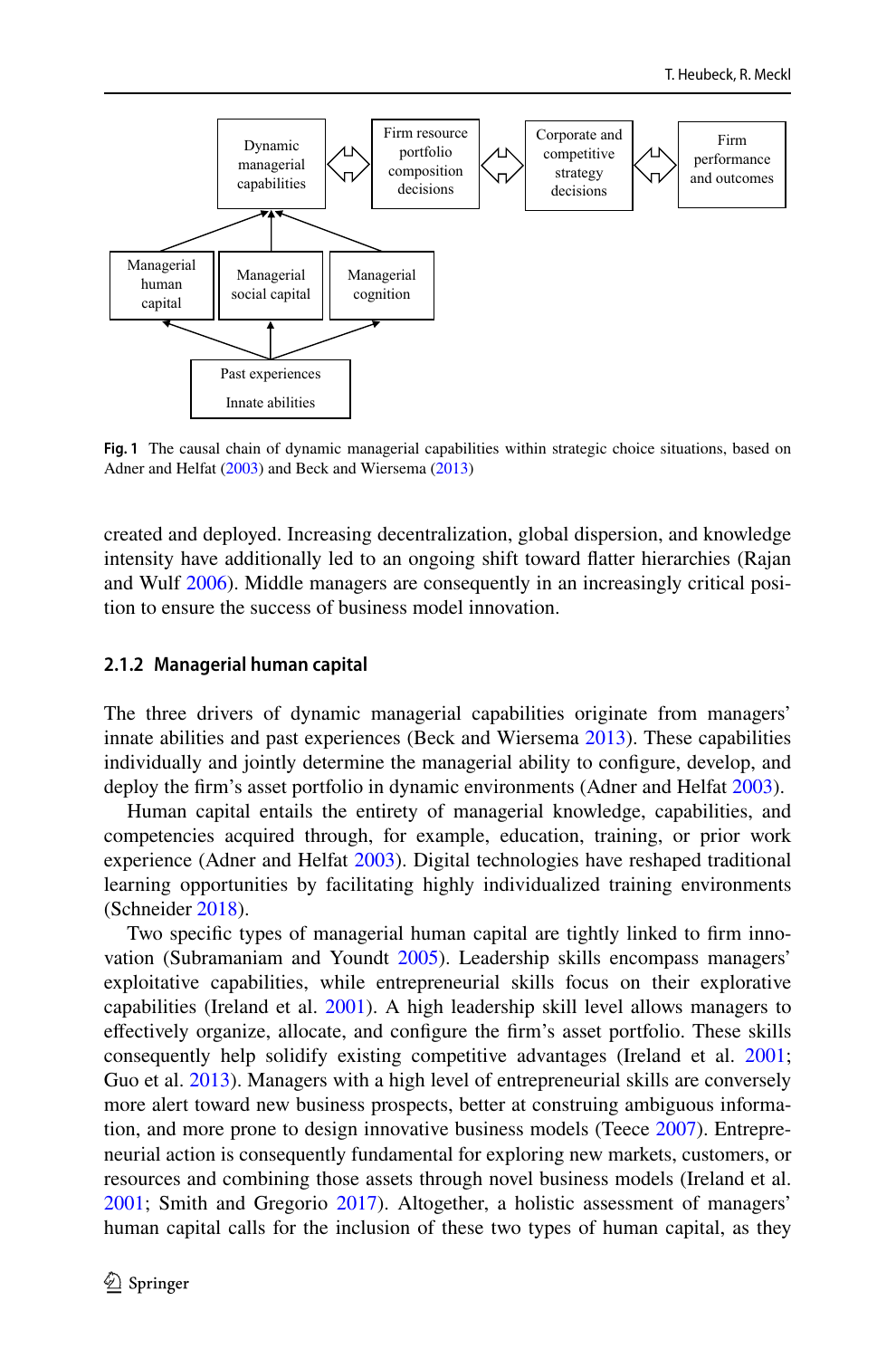are both required to design and implement business models that sustain competitive advantages in the long run.

### **2.1.3 Managerial social capital**

Managerial social capital constitutes the second driver of dynamic managerial capabilities (Adner and Helfat [2003](#page-22-1)). We defne managerial social capital as goodwill (e.g., trust, sympathy, reciprocity), which originates from informal and formal social ties within the organization (Nahapiet and Ghoshal [1998](#page-24-9); Adler and Kwon [2002\)](#page-22-5). Managers employ social capital to access tangible (e.g., money, equipment, investments) and intangible resources (e.g., information, knowledge, capabilities, commit-ment) from their social network (Weiler and Hinz [2019](#page-25-9)). Consequently, social capital facilitates innovation by increasing the interaction within the manager's network (Gant et al. [2002](#page-23-8)).

Following Nahapiet and Ghoshal [\(1998](#page-24-9)), we diferentiate between three interrelated dimensions of social capital. The structural dimension encompasses general network characteristics, such as the types of actors and their communication forms. The relational dimension describes the nature of personal relationships. Based on past interactions, people develop a unique afliation with a specifc network, which materializes in their behavior (Nahapiet and Ghoshal [1998](#page-24-9)). The cognitive dimension refers to shared beliefs, values, norms, and attitudes within the network (Andrews [2010\)](#page-22-6). Altogether, the structural dimension of social capital makes resources available, while the relational and cognitive dimensions determine the capacity to tap into those resources (Ali-Hassan et al. [2015\)](#page-22-7). In addition to the multifaceted nature of social capital, all dimensions promote certain behaviors within specific social boundaries (Nahapiet and Ghoshal [1998\)](#page-24-9).

#### **2.1.4 Managerial cognition**

Finally, dynamic managerial capabilities are composed of managerial cognition (Adner and Helfat [2003\)](#page-22-1). This "cognitive capital" (Helfat and Martin [2015b,](#page-24-10) p. 427) refers to the method of information processing that originates from cognitive processes and structures (Walsh [1995\)](#page-25-10). Based on past experiences and learning, managers develop unique cognitive frames through which they process information (Karhu and Ritala [2020\)](#page-24-11). These mental templates shape the individual perspective in specifc choice situations. To make sense of information, managers mentally frame information (Walsh [1995](#page-25-10)). This highly individual interpretation of information drives decision-making by determining "how a given problem or decision is perceived" (Karhu and Ritala [2020,](#page-24-11) p. 490). Ultimately, managerial cognition serves as the basis for managerial decision-making by governing the extent of consciousness and thus the intentional evaluation of information (Walsh [1995;](#page-25-10) Adner and Helfat [2003](#page-22-1)).

Information processing can fundamentally occur in two ways. Within the automatic processing mode, individuals examine information on a solely superfcial level as they resort to past experiences in comparable situations. Automatic processing thus aims to facilitate cognitive efficiency by reducing complexities and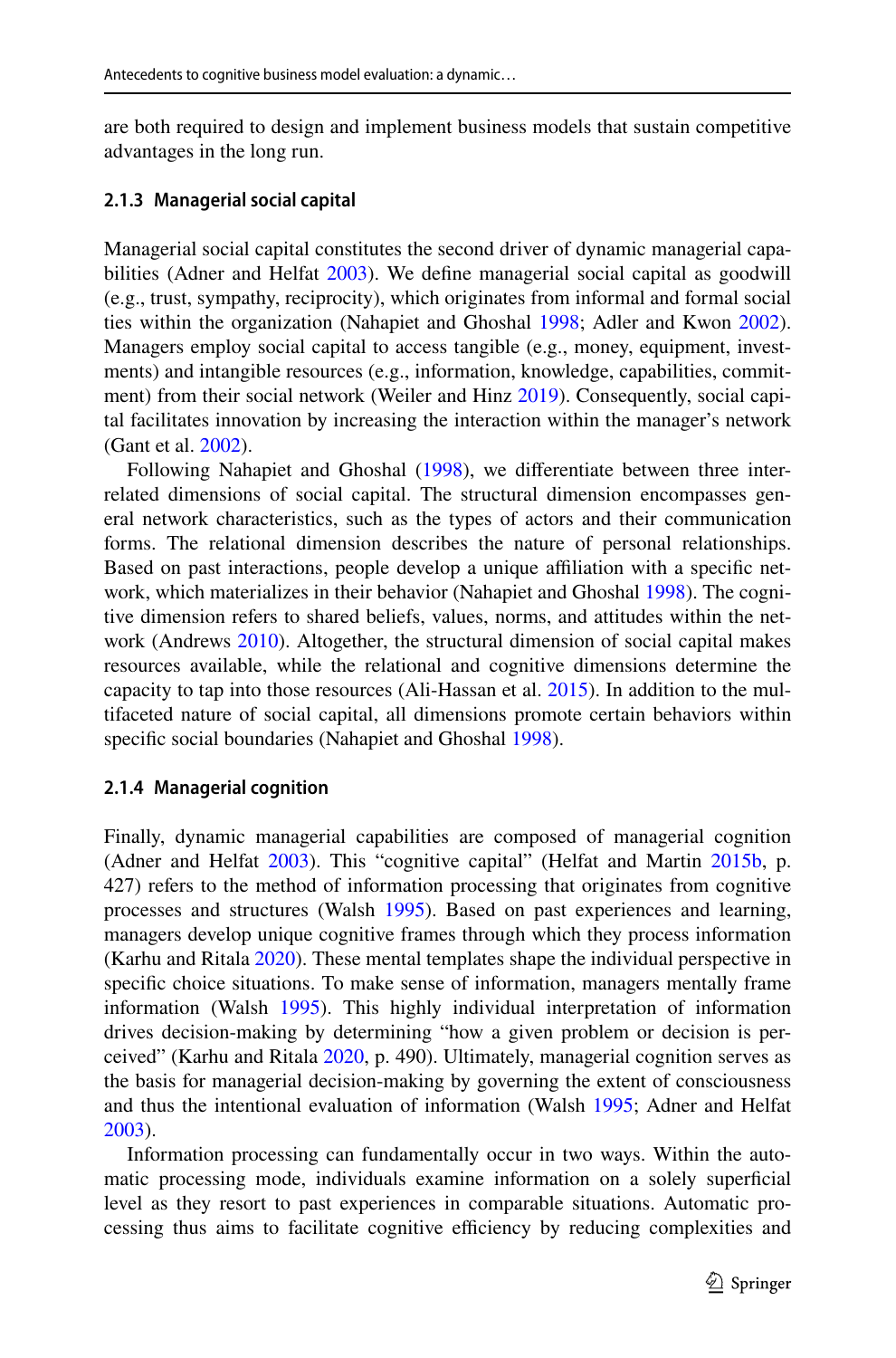uncertainties. The controlled processing mode is, in contrast, shaped by the current informational context. It is most applicable in novel situations, for which decisionmakers do not possess readily available knowledge structures (Walsh [1995](#page-25-10); Kahneman [2012\)](#page-24-12).

Real-world decision-making is characterized by the necessity to process information efficiently by developing cognitive simplifications. Due to their limited attentional and cognitive capacities, managers cannot notice or interpret the entire scope of information (Walsh [1995](#page-25-10)). Consequently, the automatic processing mode is most applicable in relatively stable conditions, in which it enables a higher level of cognitive efficiency. In dynamic environments, however, the existing mental models can quickly become obsolete. Outdated cognitive processes and structures will cause inadequate decisions (Tripsas and Gavetti [2000](#page-25-11); Beck and Wiersema [2013\)](#page-22-4). Automatic information processing also inhibits creative problem solving, as managers tend to develop incomplete and biased perspectives, ignore discrepant but perhaps important information, and base their decisions on simplifed decision rules (Walsh [1995](#page-25-10)). Altogether, a high level of cognitive capability equips the manager with the analytical skillset required to cope with environmental change proactively (Helfat and Martin [2015a](#page-24-4)).

We view strategic decision-making as an ongoing feedback loop (see Fig. [2](#page-5-0)). In this recursive process, managers construe an imperfect mental representation of the internal and external informational environment. Due to limited attentional and cognitive capacities, not all relevant information will enter the decision-making process. Cognitive structures and processes are consequently highly individual and imperfect (Walsh [1995\)](#page-25-10). Ergo, heterogeneity in managerial cognition shapes company strategy by causing diferences in the managerial ability to sense, seize, and reconfgure the firm's asset portfolio (Adner and Helfat [2003](#page-22-1); Helfat and Peteraf [2015](#page-24-13)).

#### **2.2 The business model concept**

#### **2.2.1 Digital business models**

The digital transformation continues to pressure managers to rethink existing business models for two main reasons. First, the widespread use of digital technologies



<span id="page-5-0"></span>**Fig. 2** An organizing framework of managerial cognition, based on Walsh ([1995\)](#page-25-10)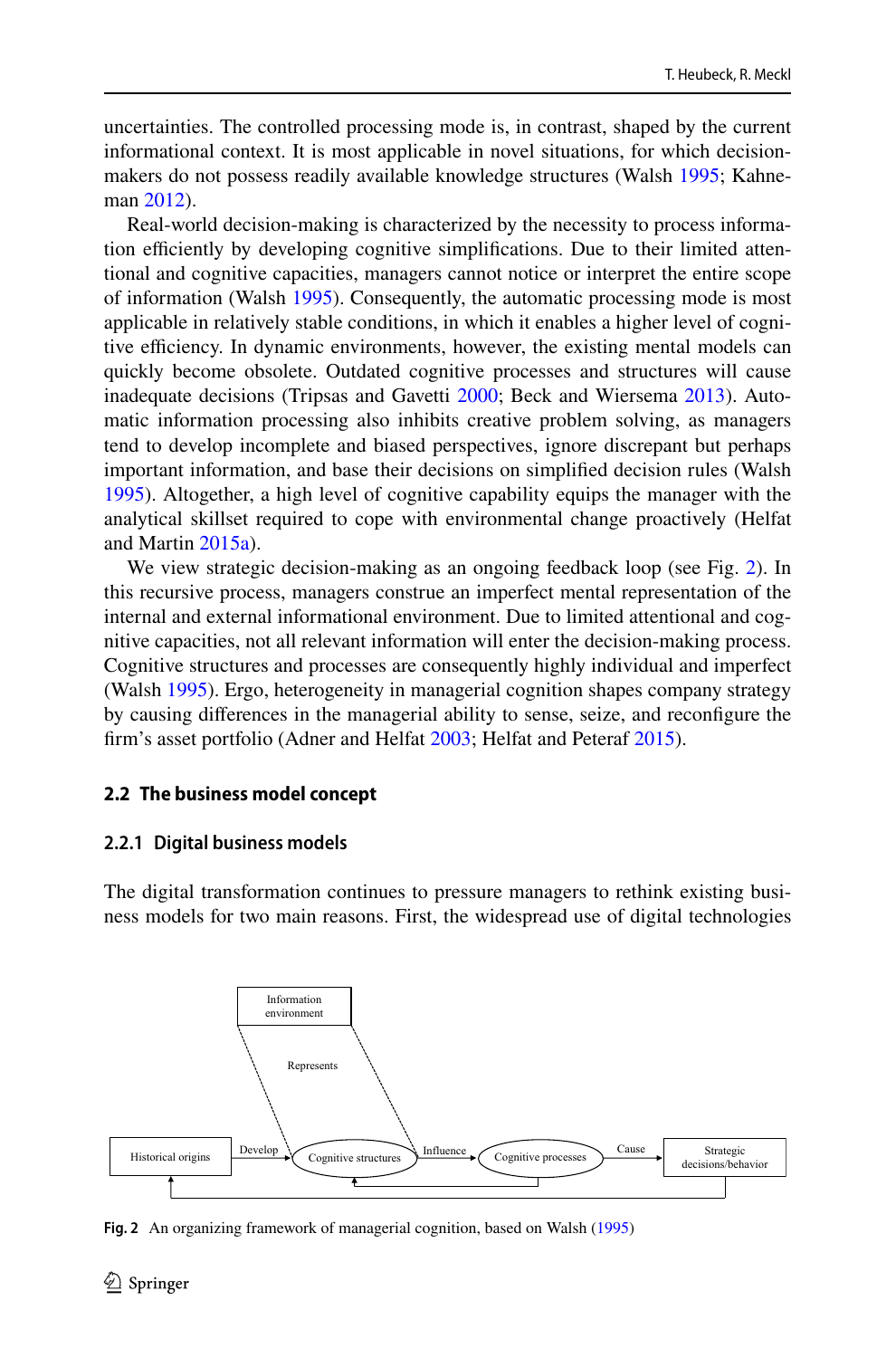has caused a paradigm shift from physical to intangible value oferings (Iansiti and Lakhani [2014](#page-24-14)). Second, the business model itself has turned into a subject of innovation. Companies can create additional value by designing business models that supplement their eforts toward product, process, and service innovation (Purkayastha and Sharma [2016;](#page-25-0) Clauss et al. [2019b\)](#page-23-2). Consequently, managers are challenged to design business models that bridge the gap between the technological and economic realms in the face of internal hindrances and external uncertainties (Chesbrough and Rosenbloom [2002;](#page-23-9) Bouncken et al. [2021\)](#page-23-0).

We defne the business model from two perspectives. The objective view conceptualizes the business model as the holistic and interdependent logic of value proposition, value creation, and value capture (Morris et al. [2005](#page-24-15); Massa et al. [2017](#page-24-16); Clauss et al. [2019a\)](#page-23-1). The value proposition refects what kind of value the frm ofers to whom and through which channels (Morris et al. [2005\)](#page-24-15). The value creation dimension describes how companies create value along their entire value chain. It hence specifies underlying resources and processes (Clauss [2017\)](#page-23-10). Value capture maps out how frms commercialize value (Morris et al. [2005](#page-24-15)) through either revenue streams (Casadesus‐Masanell and Zhu [2013](#page-23-11)) or revenue models (Baden-Fuller and Haefiger [2013](#page-22-8)). By determining and transcending organizational boundaries and allowing frms to be ambidextrous, inimitable business model confgurations build the foundation of sustained competitive advantages (Chesbrough and Rosenbloom [2002](#page-23-9); Morris et al. [2005](#page-24-15)). Second, the cognitive view defnes the business model as an implicit managerial mental scheme that shapes decision-making by fltering and simplifying information (Massa et al. [2017\)](#page-24-16). From the managerial perspective, this mental picture of the business model is a subjective view of how the frm proposes, creates, and captures value. Decision-making related to the business model ultimately rests on the manager's subjective perception of its operating principles and not its objective design (Tikkanen et al. [2005](#page-25-12); Massa et al. [2017](#page-24-16)).

#### **2.2.2 A processual view of business model innovation**

Business model innovation generally refers to novel, designed, and nontrivial changes to how the frm proposes, creates, and captures value or how these three domains are linked (Foss and Saebi [2017\)](#page-23-12). Business model innovation can range from incremental changes within isolated areas to the fundamental renewal of the business model. Additionally, it might even cause the implementation of a secondary business model (Khanagha et al. [2014\)](#page-24-17). Due to their magnitude, business model innovation regularly results in corresponding alterations to the frm's strategy and asset portfolio (Helfat and Martin [2015b\)](#page-24-10).

To systematically analyze business model innovation, we adopt the processual 4I-framework of business model innovation (for this and the following, Frankenberger et al. [2013](#page-23-13); Gassmann et al. [2014](#page-23-14)). This framework proposes an iterative four-phased sequence. During the initiation phase, managers focus on monitoring and interpreting change processes within the competitive and technological environment. In the ideation phase, managers subsequently transform identifed change drivers into concrete ideas for business model innovation. Managers must translate those ideas into concrete business model designs in the integration phase. In the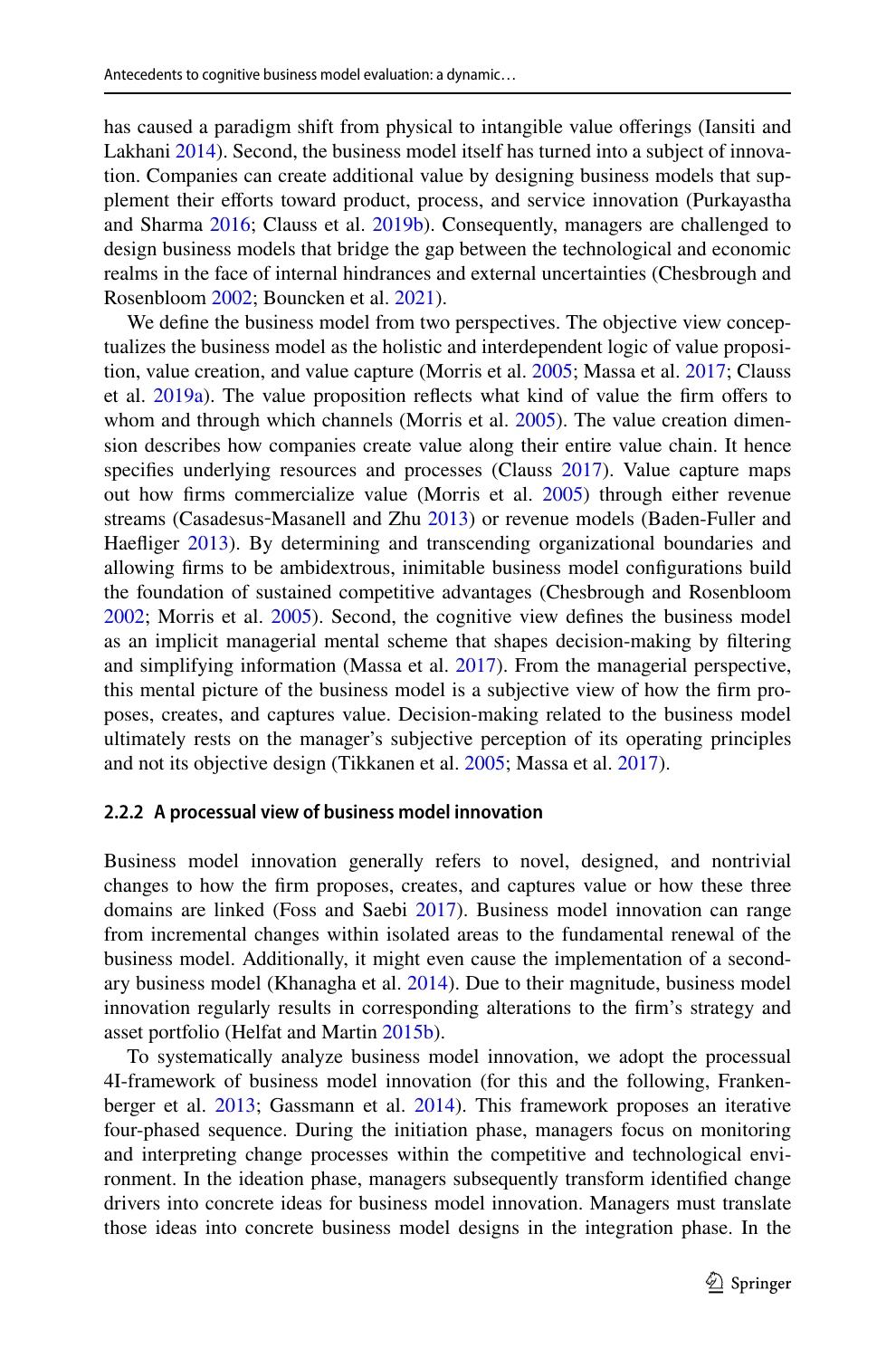fnal implementation phase, managers must realize business model innovation. Altogether, efective management is essential to ensure the ft between (1) the envisaged business model innovation and the demands of the environment (i.e., the external ft), (2) the newly generated ideas for business model innovation and their transformation into realizable approaches (i.e., the internal ft), and (3) the design and realization phase.

### <span id="page-7-0"></span>**3 The efects of dynamic managerial capabilities**

We subsequently derive a research model at the individual managerial level. As depicted in Fig. [3](#page-7-1), managerial human capital, managerial social capital, and managerial cognition shape creativity, innovation, and strategic change through their distinct interactions (Helfat and Martin [2015b](#page-24-10)). We choose managerial cognition as the dependent variable to gain more insights into the underlying mechanisms of business model innovation. Managerial cognition ultimately determines how managers subjectively evaluate the current business model and possible options for its redesign. Diferences in those cognitive evaluations materialize in the concrete business model confguration by infuencing the recognition of change and the disposition to act on those recognitions (Adner and Helfat [2003;](#page-22-1) Cavalcante et al. [2011](#page-23-15)). In line with previous research (e.g., Tikkanen et al. [2005](#page-25-12); Aspara et al. [2013\)](#page-22-9), we infer that managerial cognitive capabilities determine strategic change through business model innovation in dynamic environments.

We hypothesize that managerial human capital and managerial social capital are positively related to the intentional evaluation of alternatives for redesigning the current business model. Furthermore, we posit that managerial human capital and managerial social capital reinforce each other.



<span id="page-7-1"></span>**Fig. 3** Interactions of dynamic managerial capabilities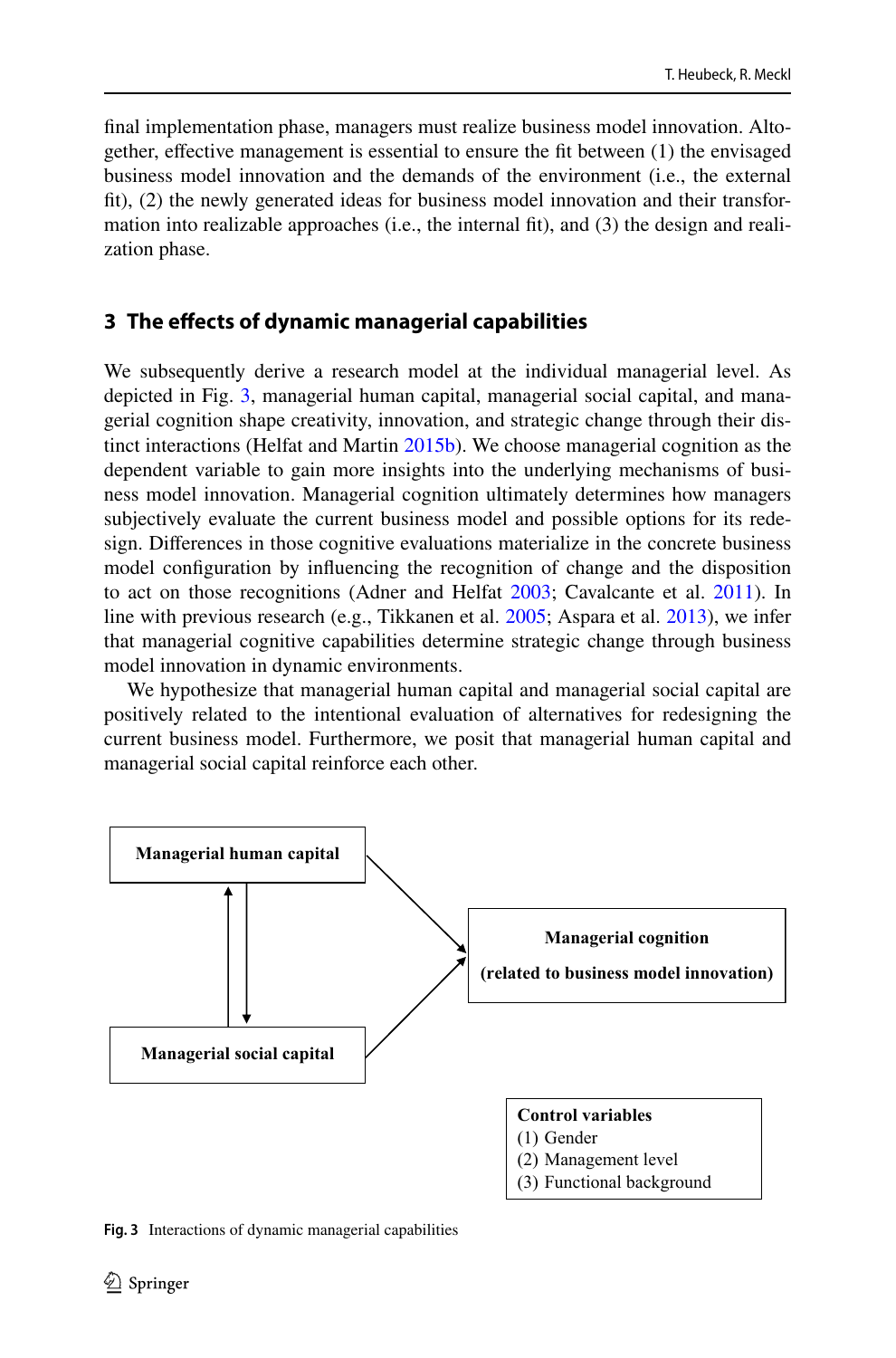During the four-phased business model innovation process, managerial capabilities play a decisive role in shaping the cognitive evaluation of information. In the initiation phase, managerial human capital supplies the necessary breadth of knowledge and experiences. Consequently, managers are better skilled to proactively identify and realistically evaluate external developments (Bock et al. [2012\)](#page-23-16). Especially during the frst phase, leadership skills are vital, as managers need to continually adjust the frm's asset portfolio to ensure the constant availability of required resources and capabilities. Managers with a high level of entrepreneurial skills additionally show more tolerance of ambiguities. Those managers consequently possess the necessary capabilities to monitor technological and competitive change processes, challenge the status quo, and piece together unrelated issues (Tang et al. [2012](#page-25-13)). Furthermore, entrepreneurial managers regard the complex network of social relationships as a potential source of inspiration for new business ideas (Gassmann et al. [2014](#page-23-14)). The goodwill available through social capital allows managers to integrate viewpoints divergent from their social fabric (Gant et al. [2002](#page-23-8)). Social capital also supports the development of cohesion, trust, and cooperation within the frm. It thereby facilitates the exchange of heterogeneously distributed resources, information, and knowledge (Manev et al. [2005;](#page-24-18) Alguezaui and Filieri [2010](#page-22-10)). Furthering an in-depth understanding of the needs and demands of relevant players and the implications of emerging change drivers is especially crucial in the context of business model innovation (Frankenberger et al. [2013\)](#page-23-13). Altogether, managerial human capital and managerial social capital determine the extent to which decision-makers meet the challenges of the initiation phase.

Generating new ideas for business model innovation is the main challenge during the subsequent ideation phase (Frankenberger et al. [2013\)](#page-23-13). Over time, managers develop a subjective view of how the frm operates through its business model (Prahalad [2004](#page-24-19)). Strengthened by the historically grown allocation of assets, adhering to the dominant logic hinders decision-makers from experimenting with new business models (Chesbrough and Rosenbloom [2002\)](#page-23-9). While this dominant business model logic rests on dynamic managerial capabilities (Kor and Mesko [2013](#page-24-6)), those capabilities are at the same time needed to overcome entrenched viewpoints. Therefore, efective management in a digital economy requires experimentation by questioning proven recipes for success and acting across industry sectors (Prahalad [2004\)](#page-24-19). Managerial human capital and managerial social capital both assume a vital role in this process. Leadership skills equip managers with the necessary administrative skills to efectively govern idea creation. Entrepreneurial skills conversely entail the explorative capabilities required to overcome the dominant business model logic by facilitating out-of-the-box thinking. Without sufficient entrepreneurial skills, managers cannot design an innovative business model to commercialize the value of innovation. Hence, entrepreneurial skills function as a leverage mechanism of leadership skills (Guo et al. [2013;](#page-23-7) Smith and Gregorio [2017](#page-25-8)). Managerial social capital also creates favorable conditions for innovation processes by promoting information exchange through nonhierarchical and informal networks (Gant et al. [2002\)](#page-23-8). Therefore, high levels of social capital guarantee the necessary informal support for business model innovation and complement managers' formal power.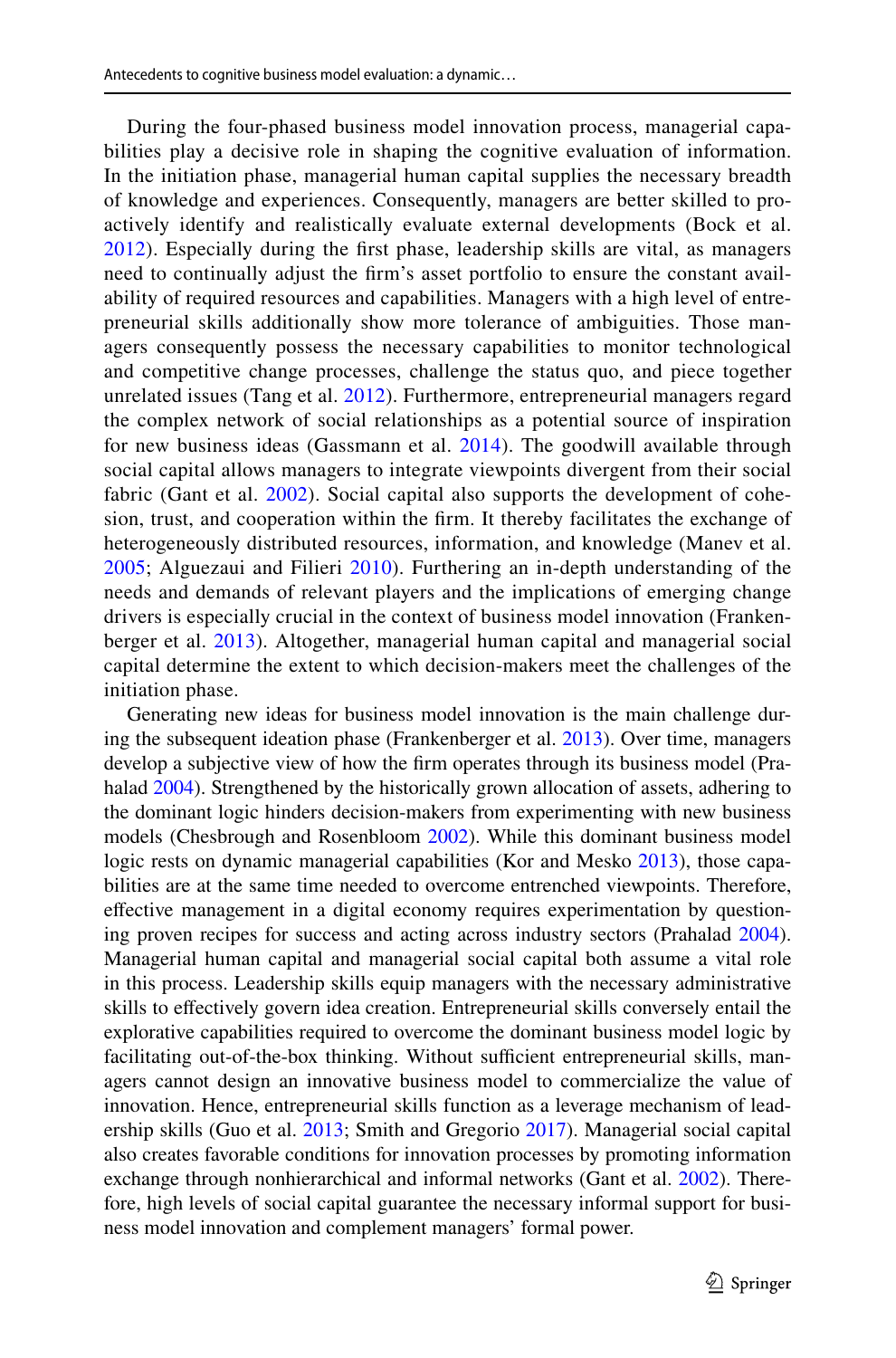In summary, managerial human capital and managerial social capital are conduits to overcoming the dominant business model logic and establishing the appropriate organizational setting for business model innovation. Decision-makers need to resort to their entrepreneurial skills to design new methods explicitly tailored for idea generation and subsequently ensure their functionality through applying leadership skills. Social capital guarantees the necessary dissemination and support of those new methods and mindsets within the organization. Due to the ambiguous and complex nature of business model innovation, diferent types of knowledge must be coherently integrated (Eppler et al. [2011](#page-23-3)). Furthermore, both capability types are also likely to ensure the external ft between the ideation and initiation phases, as they facilitate the situational analysis of the external environment during the initiation phase.

Exploitative managerial capabilities are critical during the integration phase. Management is faced with a twofold challenge to ensure internal ft. First, the efective orchestration of the frm's asset portfolio rests on an in-depth elaboration of its strategic focus. In addition, decision-makers need to ensure the constant alignment between strategic and operative processes (Al-Debei et al. [2008\)](#page-22-3). Leadership skills, in particular, enable effective asset portfolio orchestration. These skills also ensure the consistent alignment of processes by facilitating the goal-directed delegation of frm members (Casadesus-Masanell and Ricart [2010](#page-23-5); Guo et al. [2013\)](#page-23-7). Simultaneously, external ft constitutes a central success factor (Frankenberger et al. [2013](#page-23-13); Gassmann et al. [2014](#page-23-14)). To establish viable partner management within the frm, managers resort to their human capital. Leadership skills are of integral importance during this phase, as efective asset orchestration rests on value-promising partner management. Moreover, strong social structures foster information exchange, whereby the frm benefts from the increased spread of insights through its partner management (Manev et al. [2005\)](#page-24-18). A company's partner management must fnally exhibit an adaptive character, as a reinforcement of frmly established practices might result in nonsituational decision outcomes. In this case, managers base their decisions on outdated beliefs about the needs of stakeholders. The availability of managerial human and managerial social capital also ensures the internal ft between the ideation and integration phases. The combined application of entrepreneurial skills and social capital allows managers to explore new ideas for business model innovation. The implementation of those ideas, in contrast, requires their exploitation using leadership skills leveraged through social capital. Therefore, both drivers of dynamic managerial capabilities decisively shape the goal-directed business model transformation process. A coherent business model redesign ensures the ft between the ideas generated for business model innovation, the business model's building blocks, and the building blocks themselves (Frankenberger et al. [2013\)](#page-23-13).

In contrast to the primarily abstract managerial tasks during the frst three phases, the implementation phase is concerned with realizing business model innovation (Gassmann et al. [2014](#page-23-14)). Managers must ultimately convince other company members of the necessity for change and ensure the commitment of key decision-makers. The role of dynamic managerial capabilities becomes evident in overcoming the dominant business model logic; managers need to resort to their controlled processing to assess the far-reaching implications of business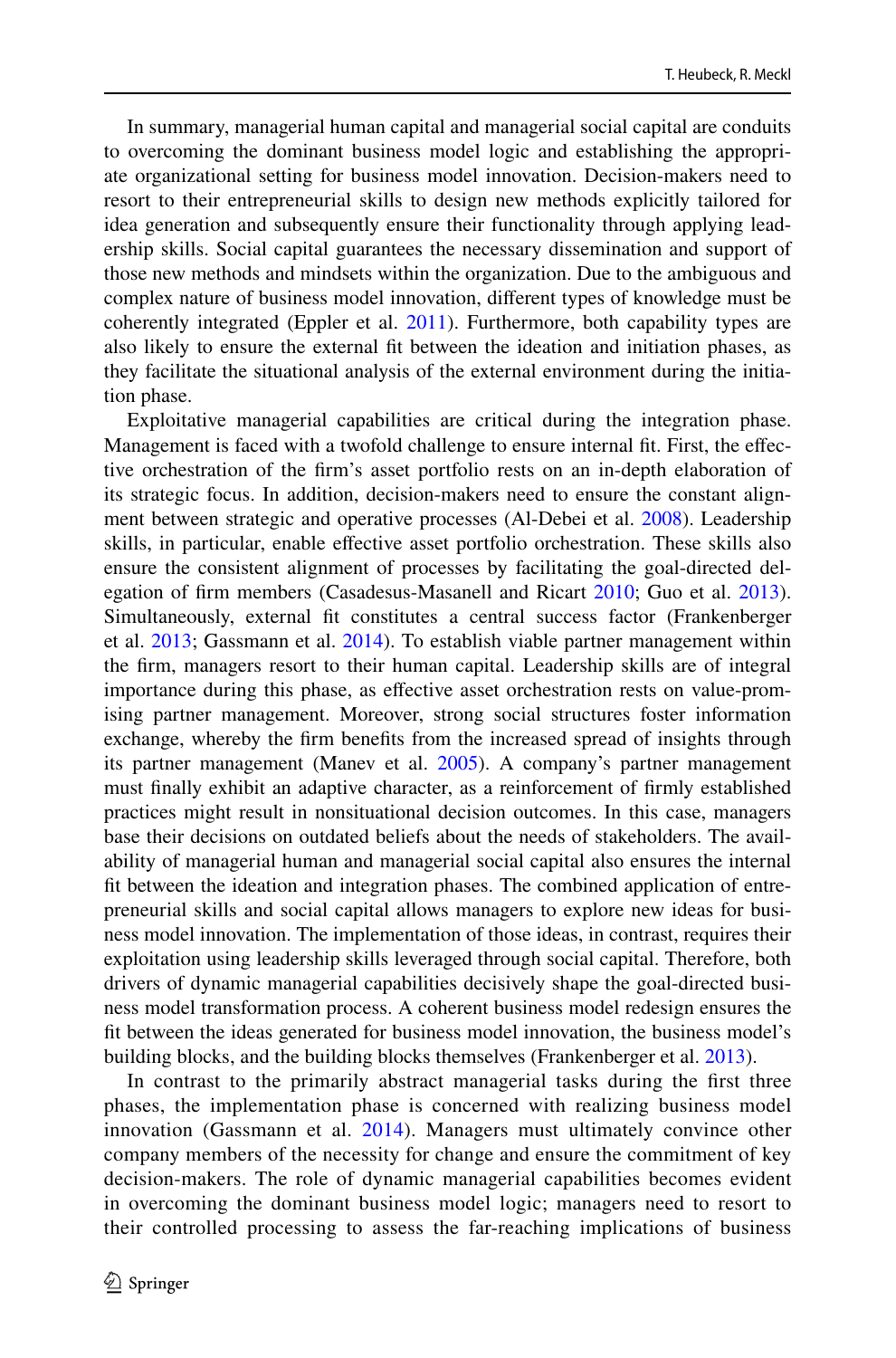model change holistically. This assessment, however, is only possible if managers possess the necessary human capital while employing their social capital to disseminate the new mindset. Company members must ultimately come to a shared belief system regarding the importance and execution of the transformation process (Nahapiet and Ghoshal [1998](#page-24-9); Benner and Tripsas [2012\)](#page-23-17). If managers do not possess a high level of social capital, isolated and diverging thought patterns are likely to result. These factors will impede a uniform defnition of objectives and consequently impair the efective execution of business model innovation. Based on those interrelationships, we derive the following efect mechanism. To consciously analyze the options for business model change, managers need to possess a broad pool of knowledge to categorize and evaluate new information. The dissemination of knowledge depends upon sufficient goodwill (i.e., social capital), which is necessary to transcend entrenched mindsets and ensure the commitment of key decision-makers. Therefore, managerial capabilities are a central success factor for realizing business model innovation (Gassmann et al. [2014\)](#page-23-14). Compared to other forms of innovation, business model innovation also causes more fundamental and wide-reaching changes. Management must hence demonstrate an openness to new ideas and an entrepreneurial spirit to continuously question the status quo (Giesen et al. [2010\)](#page-23-18). Learnings acquired from previous iteration processes should always inform future decision-making (Sosna et al. [2010\)](#page-25-14). This type of trial-and-error learning calls for managers who possess entrepreneurial skills and employ their social capital to ensure the spread of knowledge. Additionally, managers need to possess a high level of leadership skills to manage the process of business model innovation efectively.

In sum, the business model innovation process rests on the following logic. Human capital entails the managerial capability to identify, assess, and act on possible pathways for business model innovation. In particular, entrepreneurial skills enable managers to identify options for business model innovation and their subsequent realization (Chesbrough and Rosenbloom [2002](#page-23-9)). Managerial social capital also drives business model innovation by facilitating the exchange of resources and ensuring the necessary support within the organization. At the same time, managers' human capital and social capital supplement each other. Highly skilled managers are more attractive as relationship partners, while a high level of social capital eases the access to resources, capabilities, and information required to design, support, and realize business model innovation. Based on those interrelationships, we postulate the following four hypotheses:

<span id="page-10-0"></span>**Hypothesis 1** Higher levels of managerial human capital will lead to a more conscious evaluation of alternatives for business model innovation.

<span id="page-10-1"></span>**Hypothesis 2** Higher levels of managerial social capital will lead to a more conscious evaluation of alternatives for business model innovation.

<span id="page-10-2"></span>**Hypothesis 3a** Managers with higher levels of human capital will possess higher levels of social capital.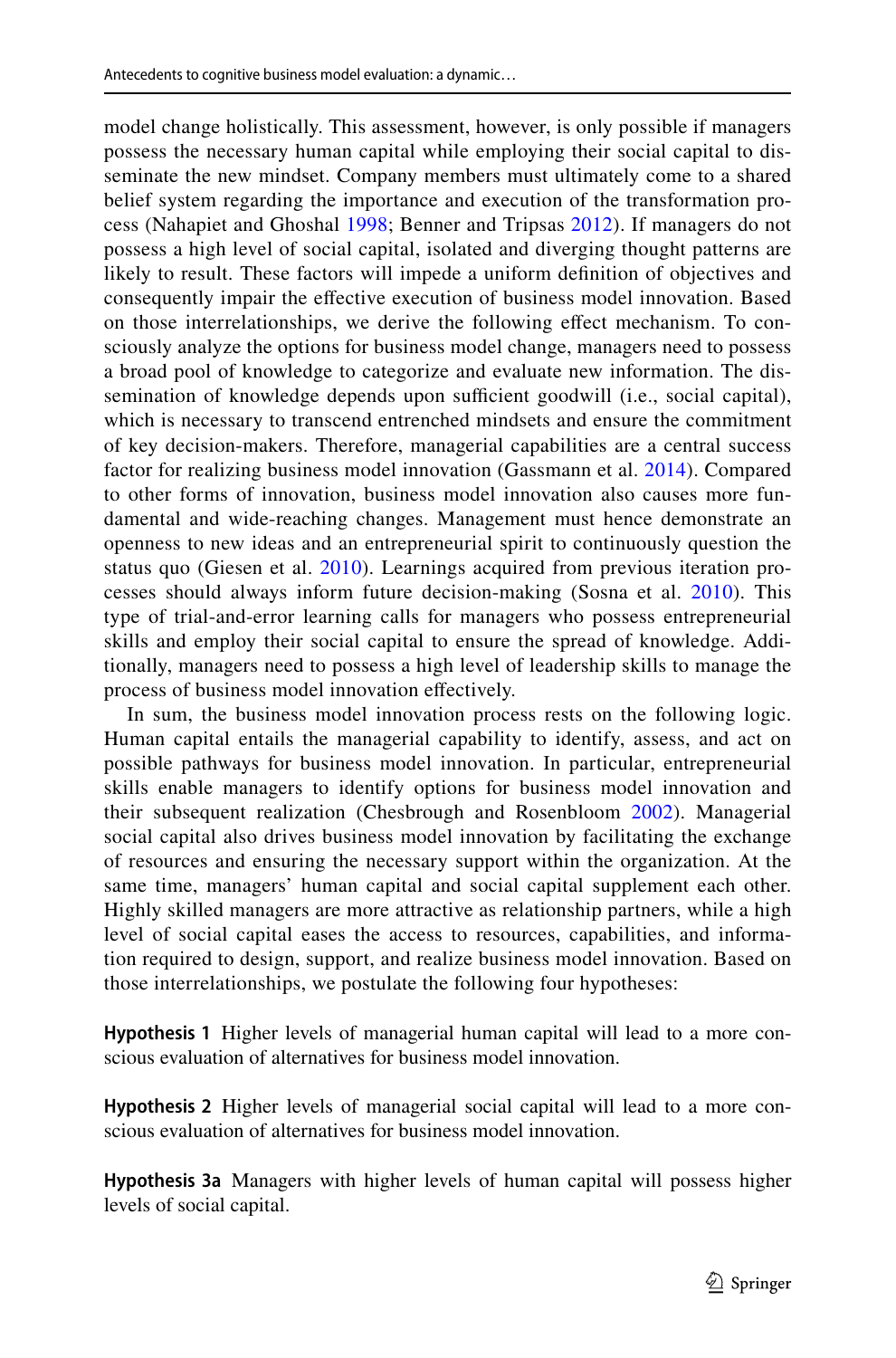<span id="page-11-1"></span>**Hypothesis 3b** Managers with higher levels of social capital will possess higher levels of human capital.

# <span id="page-11-0"></span>**4 Methodology**

#### **4.1 Data collection and sample**

This study draws on a written survey of companies from German-speaking countries conducted during the last months of 2019. Our survey technique follows the key informant approach (Lechner et al. [2006\)](#page-24-20). We acquired contact information through exhibitor lists from trade shows covering the entire spectrum of smart and digital automation, referred to as *Industry 4.0*. Firms operating within innovative and knowledge-intensive industries are appropriate subjects for our study. They are faced with disruptive changes in their fast-paced business environments and correspondingly need to possess dynamic managerial capabilities to cope with the need for rapid innovation processes (Schneider [2018](#page-25-5)). More specifcally, we contacted exhibitors from the following international trade shows: *Smart Production Solutions* (focus: smart and digital automation), *Hannover Messe* (focus: industrial transformation), *EuroShop* (focus: retail trade), *Medica* (focus: medical industry), and *Photokina* (focus: photography, video, and imaging).

We distributed the questionnaire to a total of 2,920 companies using the webbased online survey tool *Qualtrics*. The initial response rate was 7.02% (*N*=205). The questionnaire was structured as follows. After a short introduction to the study, we collected general data about the respondent. In the next block of questions, we individually measured dynamic managerial capabilities with a fve-point Likert-type scale. We present the operationalization of the constructs in the following chapters. In the fourth and fnal part of the questionnaire, we gathered general company data.

### **4.2 Measures**

#### **4.2.1 Dependent variable**

We conceptualize *managerial cognition* concerning the business model (see Appendix). In this sense, managers develop a unique cognitive representation of the firm's business model. This highly individual interpretation entails the managerial perception of the business model's three core building blocks. Therefore, we defne managerial cognition as the conscious evaluation of alternatives for business model innovation (Schrauder et al. [2018\)](#page-25-15). Based on this cognitive perspective, Schrauder et al. ([2018\)](#page-25-15) generate a total of eleven items. We translated those items into German. Additionally, we modifed the initial items to measure the extent to which managers resort to the automatic processing mode while evaluating the options for partial or complete business model innovation. Managerial cognition was inversely coded. Small values indicated automatic processing, while high values inferred that managers resort to the controlled mode of processing (i.e., they entirely focus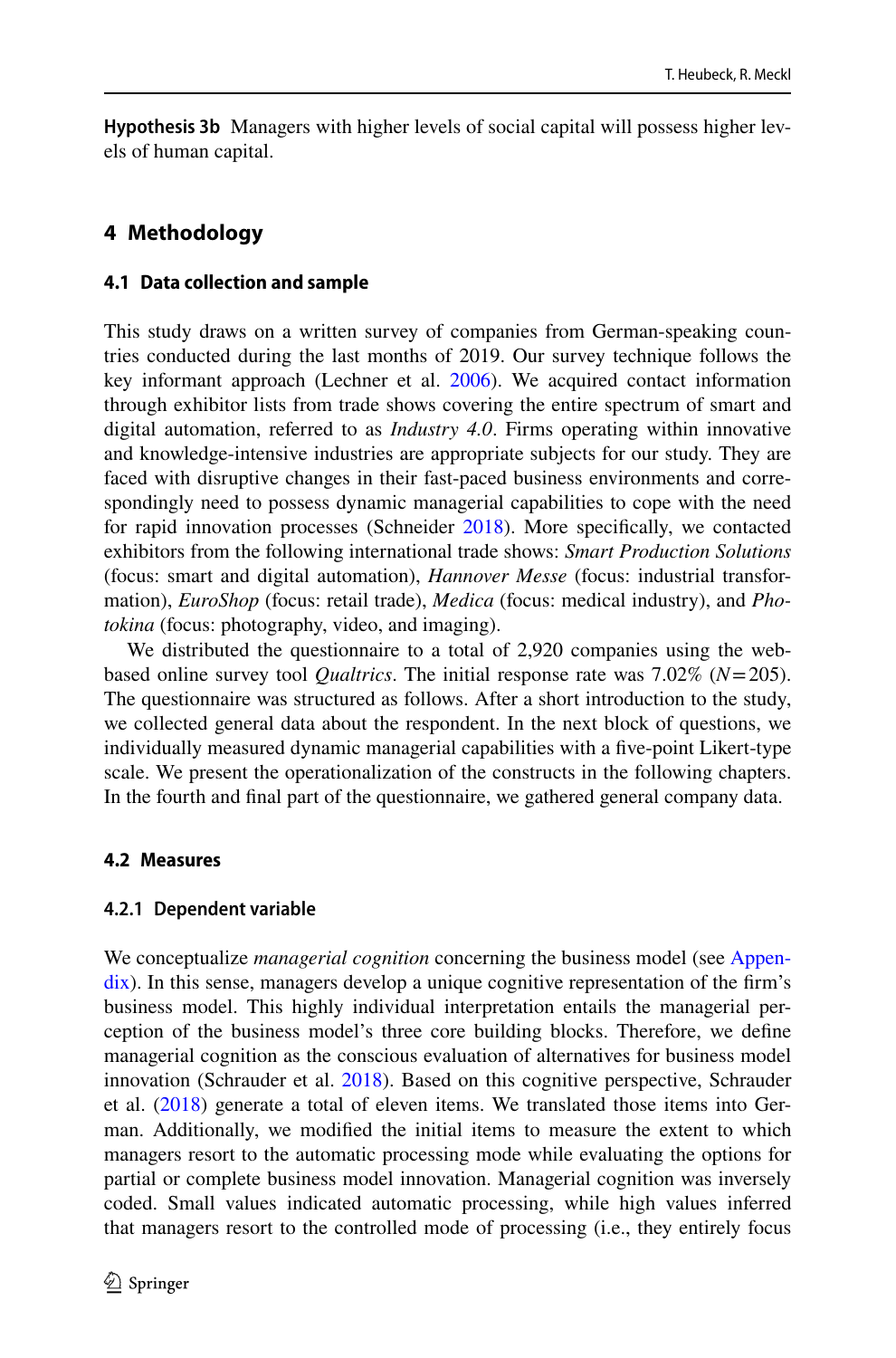their cognitive resources on evaluating the current business model). Consequently, we argued that managers can only modify established business model schemes by consciously and intentionally evaluating the existing business model and possible options for its redesign.

#### **4.2.2 Independent variables**

We measured *managerial human capital* by resorting to the duality of leadership skills and entrepreneurial skills (see Appendix). Based on the work of Chandler and Hanks ([1998\)](#page-23-19), Guo et al. [\(2013](#page-23-7)) developed a fve-item measurement of those two dimensions. We translated those items into German.

Our operationalization of *managerial social capital* builds on Carr et al. ([2011\)](#page-23-20) (see Appendix). We modifed the original items to measure social capital at the individual managerial level. We maintained the division of social capital into structural, relational, and cognitive dimensions. We translated those items into German.

#### **4.2.3 Control variables**

We controlled for three variables at the managerial level: (1) *gender*, which was coded as a binary variable (male=0; female=1); (2) *management level*,which was divided into middle management, top management, and owner/shareholder; and (3) *functional background*, which was classifed as output functions (i.e., marketing, sales, research and development), throughput functions (i.e., production, accounting, process engineering), and peripheral functions (i.e., law, fnance) (Herrmann and Datta [2005](#page-24-21)). We included these variables to account for their possible efects on managers' cognitive processes. First, prior research has shown that gender impacts strategic decision-making by causing diferences in the propensity for risktaking (Croson and Gneezy [2009](#page-23-21)). Second, the hierarchical position infuences the exchange and flow of information within the firm (Ethiraj and Levinthal [2004](#page-23-22)). Last, functional background shapes decision-making by being the source of highly personal perceptions (Herrmann and Datta [2005](#page-24-21)).

#### **4.3 Statistical procedure**

Using *IBM SPSS Statistics Version 26*, we frst constructed the variables for dynamic managerial capabilities using principal axis confrmatory factor analysis (CFA). We determined the optimal allocation of items by applying varimax rotation. We excluded missing values listwise. We asserted the basic eligibility of factor analysis by the Bartlett test of sphericity, the measure of sample adequacy (MSA) criterion, and the Kaiser-Mayer-Olkin (KMO) criterion (Hair et al. [2014\)](#page-24-22). We used the Kaiser-Guttman (KG) criterion to determine the appropriate number of factors and then conducted a scree test to assess the factors' robustness (Thompson [2004\)](#page-25-16). In general, we only constructed a factor if it consisted of at least three variables and factor loadings exceeded 0.30 (Hair et al. [2014\)](#page-24-22).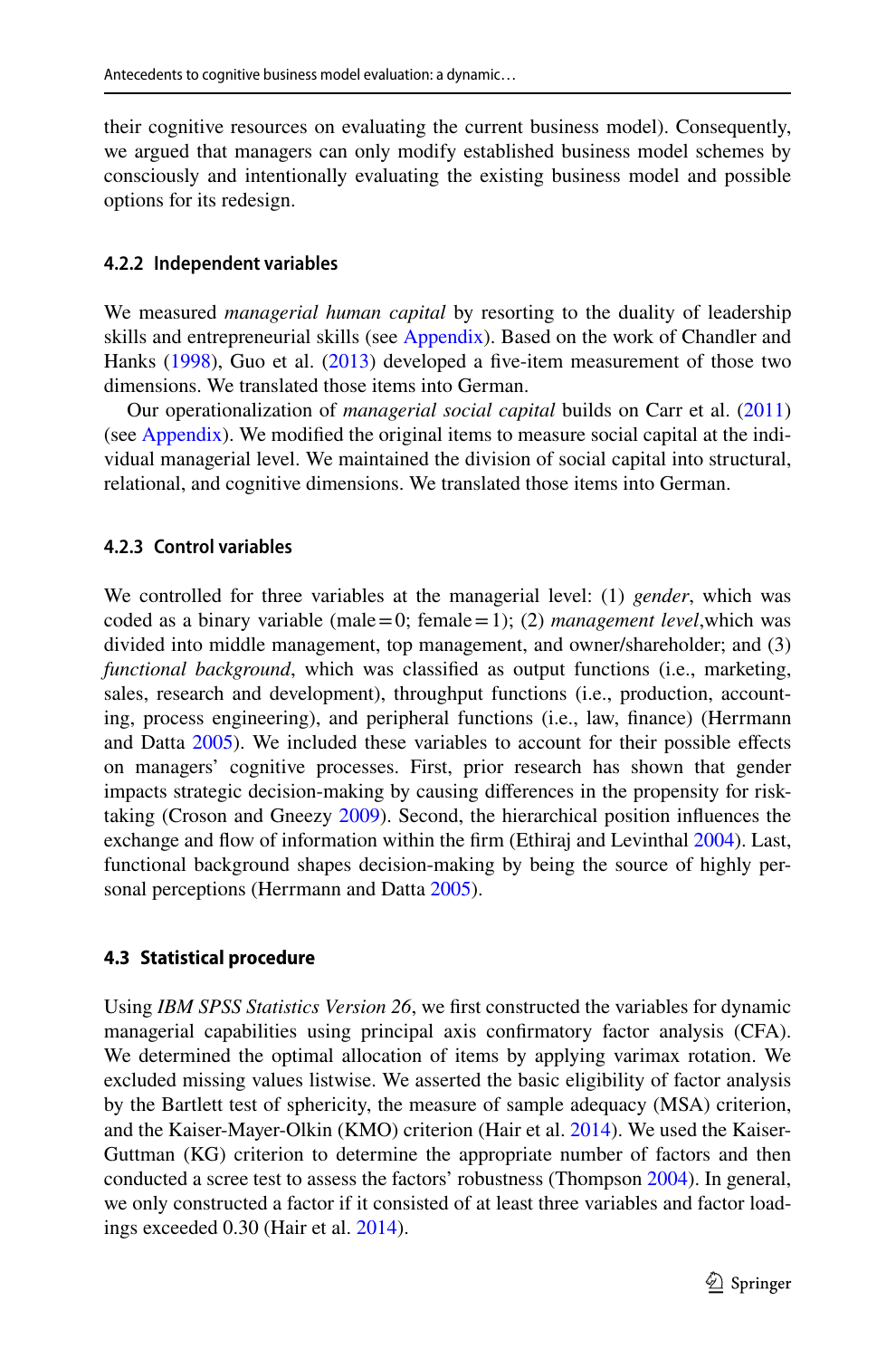We assessed the quality criteria as follows. First, we classifed factors with Cron-bach's alpha coefficients greater than 0.70 as reliable (Hair et al. [2014](#page-24-22)). Second, we determined validity using convergent and discriminant validity. While the former calls for an average variance extracted (AVE) over 0.50, the latter requires a minimum factor loading of 0.50 and the fulfllment of the Fornell-Larcker (FL) criterion (Fornell and Larcker [1981\)](#page-23-23). Last, objectivity demands include the objectivity of application (i.e., standardized test situation), the objectivity of analysis (i.e., unbiased analysis), and the objectivity of interpretation (i.e., independent interpretation) (Resnik [2001](#page-25-17); Payne and Payne [2004\)](#page-24-23).

We tested our hypotheses using multiple regression analysis. We additionally assessed those results by constructing a structural equation model using *R* and its *lavaan* extension (Rosseel [2012\)](#page-25-18). We defned signifcance levels as extremely significant ( $p \le 0.001$ ), highly significant ( $p \le 0.01$ ), and significant ( $p \le 0.05$ ) (J. M. Wool-dridge [2019](#page-25-19)). We classified effect sizes as strong ( $\beta$  > 0.35), moderate ( $\beta$  > 0.15), and weak (β > 0.02) (Cohen [1988](#page-23-24)).

### <span id="page-13-0"></span>**5 Results**

#### **5.1 Measurement model**

We conducted a CFA of all drivers of dynamic managerial capabilities and their respective dimensions. We only included data sets if the respondent indicated a current management afliation within the frm. The Bartlett test of sphericity generally confrmed the basic data eligibility as extremely signifcant for each factor  $(p<0.001$ ; for this and the following, see Table [1\)](#page-14-0). The MSA criterion and the KMO criterion confrmed these fndings. The CFA of managerial human capital indicated a two-factor solution for its leadership skills dimension, while entrepreneurial skills loaded onto a single factor. Even though the KG criterion and the scree test validated those results, the item composition of leadership skills had to be modifed. We excluded item 3 because its factor loading fell short of 0.50. We also removed item 1 because it showcased a loading onto a second factor while not loading sufficiently onto the same factor as the remaining items. Leadership skills were therefore comprised of items 2, 4, and 5. The variable composition of entrepreneurial skills was not modifed.

Subsequently, we assessed the item composition of managerial social capital. In the frst step, we confrmed the theoretical tripartite structure of social capital. We excluded three items due to a factor loading smaller than 0.50. The modifed item composition yielded a two-factorial solution, in which we removed item 1 of the structural dimension (factor loading  $< 0.50$ ). Both the KG criterion and the scree test attest to those results. In the third and last step, we extracted two factors for managerial social capital. All the remaining item loadings exceeded 0.50.

The CFA of managerial cognition confrms the proposed structure of value ofering, value architecture, and value capture. We precluded items 1 and 5 of the architectural dimension from further analyses, as their factor loadings were below the cutoff value. The KG criterion and scree test confirmed those findings.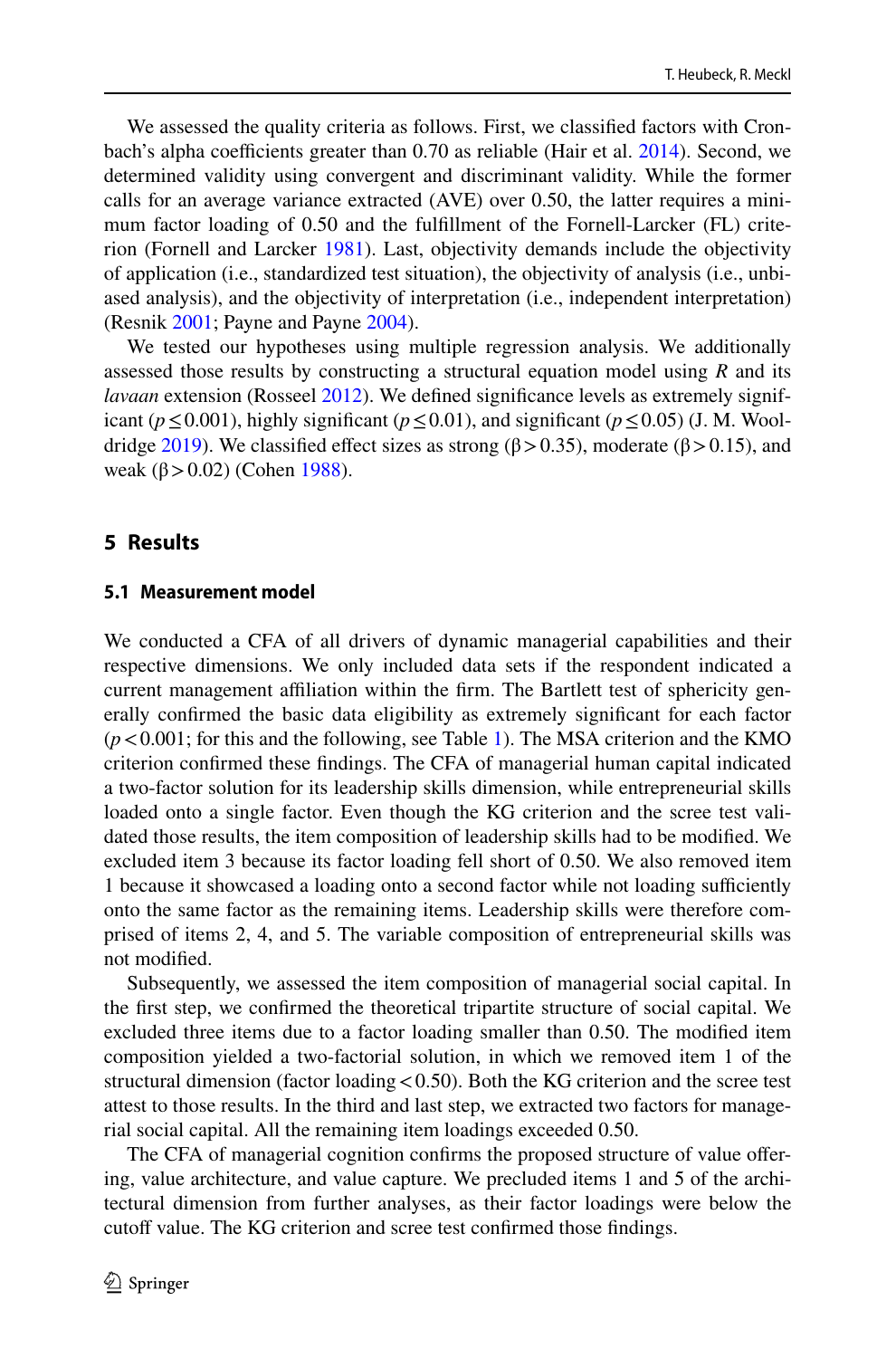| Antecedents to cognitive business model evaluation: a dynamic |  |  |  |  |
|---------------------------------------------------------------|--|--|--|--|
|---------------------------------------------------------------|--|--|--|--|

| Constructs and dimensions                                                                  | Item           | Std. FL |
|--------------------------------------------------------------------------------------------|----------------|---------|
| Managerial human capital                                                                   |                |         |
| $(KMO = .775; AVE = .436; FL = .817; \alpha = .773; N = 111)$                              |                |         |
| Leadership skills                                                                          | $\overline{c}$ | .594    |
|                                                                                            | $\overline{4}$ | .611    |
|                                                                                            | 5              | .573    |
| Entrepreneurial skills                                                                     | 1              | .615    |
|                                                                                            | $\overline{2}$ | .659    |
|                                                                                            | 3              | .653    |
|                                                                                            | $\overline{4}$ | .725    |
|                                                                                            | 5              | .689    |
| Managerial social capital<br>$(KMO = .773; AVE = .479; FL = .968; \alpha = .801; N = 109)$ |                |         |
| Structural dimension                                                                       | $\overline{c}$ | .617    |
|                                                                                            | 3              | .787    |
| Relational dimension                                                                       | $\mathbf{1}$   | .687    |
|                                                                                            | $\overline{c}$ | .545    |
|                                                                                            | 3              | .541    |
| Cognitive dimension                                                                        | $\mathbf{1}$   | .581    |
|                                                                                            | $\overline{c}$ | .687    |
|                                                                                            | 4              | .644    |
| Managerial cognition<br>$(KMO = .743; AVE = .570; FL = .956; \alpha = .800; N = 105)$      |                |         |
| Value offering                                                                             | $\mathbf{1}$   | .768    |
|                                                                                            | $\overline{c}$ | .697    |
|                                                                                            | 3              | .614    |
| Value architecture                                                                         | $\overline{c}$ | .731    |
|                                                                                            | 3              | .952    |
|                                                                                            | $\overline{4}$ | .500    |
| Value capture                                                                              | $\mathbf{1}$   | .563    |
|                                                                                            | $\overline{c}$ | .701    |
|                                                                                            | 3              | .801    |
|                                                                                            |                |         |

<span id="page-14-0"></span>

α= Cronbach's alpha; *AVE* = Average variance extracted; *FL*= Fornell-Larcker; *KMO*= Kaiser-Meyer-Olkin; *N*=Sample size; *Std. FL=* Standardized factor loadings

Hereafter, we evaluate the quality of our data (see Table [1](#page-14-0)). All factors are reliable ( $\alpha$  > 0.70). Managerial cognition is convergent valid (AVE > 0.50). Managerial human and social capital are also convergent valid, as their respective AVE is between 0.40 and 0.50, while their Cronbach's alpha coefficients exceed 0.60 (Fornell and Larcker [1981\)](#page-23-23). All factors are discriminantly valid and meet the defned quality criteria. The test situation was fully standardized throughout this study, and the data were objectively analyzed and interpreted. Our study hence complies with all objectivity demands.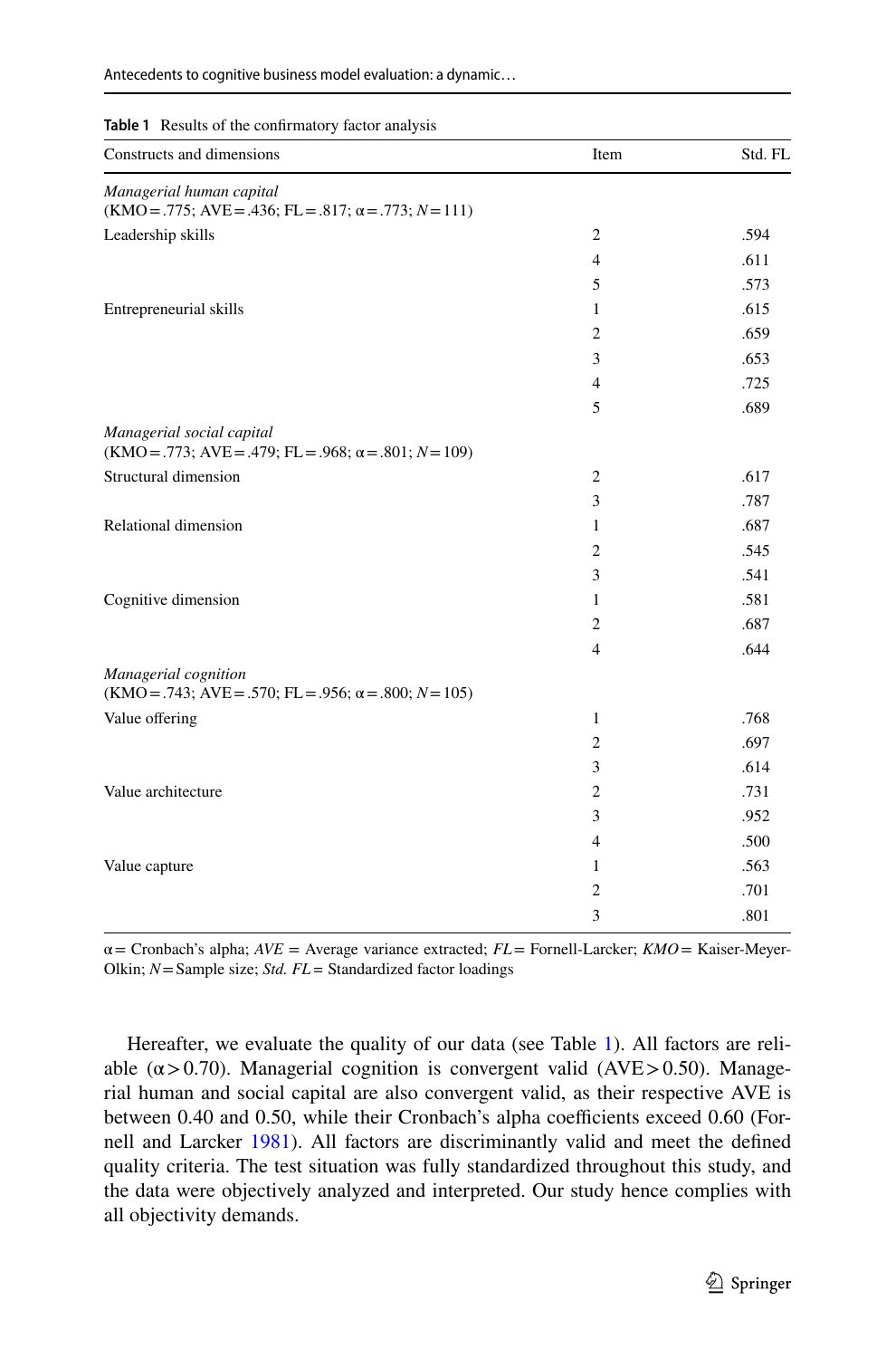|                | <b>Rapie 2</b> Descriptive statistics. Incaris, standard deviations, and correlations |       |      |           |           |         |                |        |   |
|----------------|---------------------------------------------------------------------------------------|-------|------|-----------|-----------|---------|----------------|--------|---|
|                | Variable                                                                              | Mean  | SD   |           |           | 3       | $\overline{4}$ |        | 6 |
| 1              | Managerial human capital                                                              | .116  | .591 |           |           |         |                |        |   |
| 2              | Managerial social capital                                                             | .039  | .673 | .130      |           |         |                |        |   |
| 3              | Managerial cognition                                                                  | .049  | .517 | $.375***$ | $.405***$ |         |                |        |   |
| $\overline{4}$ | Gender                                                                                | .163  | .371 | $-.212$   | .015      | $-.087$ |                |        |   |
| 5              | Management level                                                                      | 1.953 | .750 | $-.131$   | $-.125$   | $-.071$ | .112           |        |   |
| 6              | Functional background                                                                 | 1.116 | .418 | .031      | $-.181$   | .045    | $-.123$        | -280** |   |

<span id="page-15-0"></span>**Table 2** Descriptive statistics: means, standard deviations, and correlations

*N*=86; *SD*=Standard deviation

\*\**p*<.001, \*\**p*<.01, \**p*<.05

#### **5.2 Descriptive statistics and bivariate results**

In the next step, we calculated the descriptive statistics and correlations (see Table [2](#page-15-0)). The managers within the sample are, on average, 45.55 years old, primarily male (83.72%), identify as owners/shareholders or top managers (74.42%), and perform an output function (91.86%). We assessed their qualifcation as key informants by calculating the average years of frm afliation. On average, the respondents have worked at their current frm for 13.42 years. This long tenure serves as a suitable indication of their qualifcation as key informants. The frms within the sample are primarily based in Germany (93.91%). They operate within fve industries, which we classifed according to the following Standard Industrial Classifcation (SIC) codes: service providers (SIC 8; 28.30%), producers of capital goods (SIC 4; 25.47%), producers of consumer goods (SIC 3; 23.58%), retail and wholesale (SIC 6; 20.75%), and transport and logistics (SIC 5; 1.89%).

#### **5.3 Regression results**

We list the regression results in Table [3](#page-16-0). Hypotheses [1](#page-10-0) and [2](#page-10-1) predicted a positive efect of managerial human and managerial social capital on managerial cognition related to business model innovation, respectively (see Table [6](#page-17-0)). Hypothesis [1](#page-10-0) is confrmed, as managerial human capital is found to exert a highly signifcant, moderate to strong efect on managerial cognition related to business model innovation  $(b=0.278, \text{ se}=0.086, p=0.002)$  $(b=0.278, \text{ se}=0.086, p=0.002)$  $(b=0.278, \text{ se}=0.086, p=0.002)$ . The data also supports Hypothesis 2. Managerial social capital shows an extremely signifcant, strong efect on managerial cognition related to business model innovation  $(b=0.293, \, s\epsilon=0.075, \, p<0.001)$ . We subsumed a reciprocal positive effect between managerial human and managerial social capital in Hypotheses 3a and 3b. While the data show this proposed positive relationship between both variables, the coefficients are statistically insignifcant (Hypothesis [3](#page-10-2)a: *b*=0.151, *se*=0.127, *p*>0.237; Hypothesis [3b](#page-11-1): *b*=0.114,  $se = 0.096$ ,  $p = 0.237$ ). Thus, we consequently reject Hypotheses  $3a$  and  $3b$ .

The structural equation model confirms these results (see Tables [4](#page-16-1) and [5](#page-17-1)). Managerial human capital ( $b = 0.278$ ,  $se = 0.083$ ,  $p < 0.001$ ) and managerial social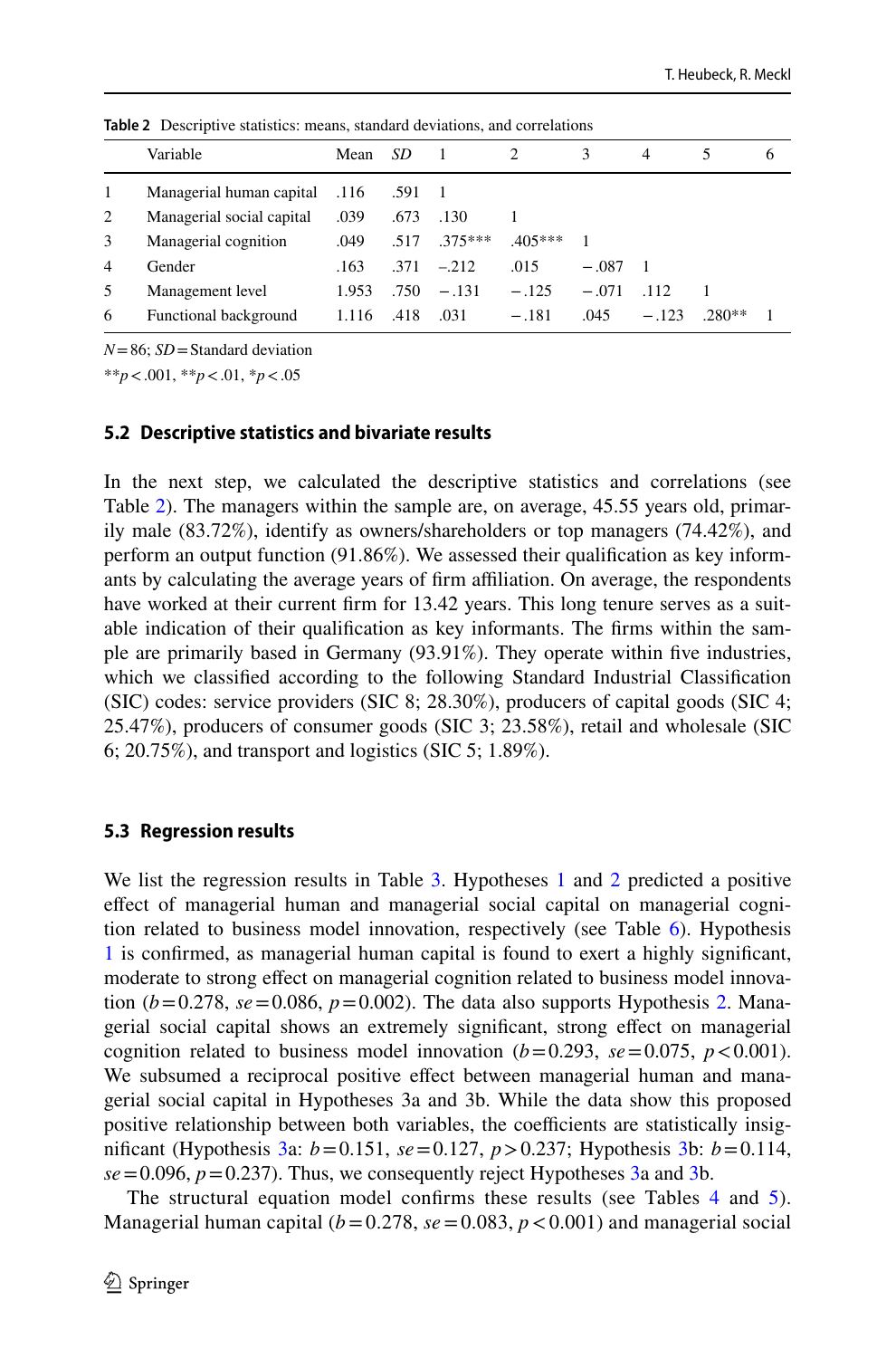<span id="page-16-0"></span>

| Table 3 Regression results | variable                                                                         | Dependent Independent variable                                                                          | $\boldsymbol{b}$          | se      | β         |         |  |
|----------------------------|----------------------------------------------------------------------------------|---------------------------------------------------------------------------------------------------------|---------------------------|---------|-----------|---------|--|
|                            |                                                                                  | Managerial cognition<br>$(R^2 = .280^{***}$ ; Corrected $R^2 = .235^{***}$ ; $F (df = 5; 80) = 6.225$ ) |                           |         |           |         |  |
|                            |                                                                                  | Constant                                                                                                | $-.124$                   | .175    |           |         |  |
|                            |                                                                                  | Managerial human capital                                                                                | $.278**$                  | .086    | $.319**$  |         |  |
|                            |                                                                                  | Managerial social capital                                                                               | $.293***$                 | .075    | $.381***$ |         |  |
|                            |                                                                                  | Gender                                                                                                  | $-.015$                   | .137    | $-.011$   |         |  |
|                            |                                                                                  | Management level                                                                                        | $-.007$                   | .070    | $-.010$   |         |  |
|                            |                                                                                  | Functional background                                                                                   | .130                      | .126    | .105      |         |  |
|                            | Managerial social capital<br>$(R2=.055;$ Corrected $R2=.009; F(df=4; 81)=1.183)$ |                                                                                                         |                           |         |           |         |  |
|                            |                                                                                  | Constant                                                                                                | .420                      | .255    |           |         |  |
|                            |                                                                                  |                                                                                                         | Managerial human capital  | .151    | .127      | .133    |  |
|                            |                                                                                  |                                                                                                         | Gender                    | .055    | .203      | .030    |  |
|                            |                                                                                  |                                                                                                         | Management level          | $-.058$ | .103      | $-.065$ |  |
|                            |                                                                                  |                                                                                                         | Functional background     | $-.262$ | .184      | $-.163$ |  |
|                            |                                                                                  | Managerial human capital<br>$(R2=.074$ ; Corrected $R2=.029$ ; F (df = 4; 81) = 1.626)                  |                           |         |           |         |  |
|                            |                                                                                  |                                                                                                         | Constant                  | .234    | .224      |         |  |
|                            |                                                                                  |                                                                                                         | Managerial social capital | .114    | .096      | .130    |  |
|                            |                                                                                  |                                                                                                         | Gender                    | $-.309$ | .174      | $-.194$ |  |
|                            |                                                                                  | Management level                                                                                        | $-.087$                   | .089    | $-.110$   |         |  |
|                            |                                                                                  | Functional background                                                                                   | .088                      | .162    | .062      |         |  |
|                            |                                                                                  |                                                                                                         |                           |         |           |         |  |

 $N=86$ ; *b*=Unstandardized coefficient;  $\beta$ =Standardized coefficient;  $df =$ Degrees of freedom;  $F = F$  value;  $N =$ Sample size;  $R^2 =$ Coefficient of determination; *se*=Standard error

\*\*\**p*<.001, \*\**p*<.01, \**p*<.05

<span id="page-16-1"></span>**Table 4** Results of the structural equation model

| Dependent variable   | Independent variables     | h        | se   |           |
|----------------------|---------------------------|----------|------|-----------|
| Managerial cognition | Managerial human capital  | $278***$ | .083 | 319***    |
|                      | Managerial social capital | 293***   | .072 | $.381***$ |
|                      | Gender                    | $-.015$  | .132 | $-.011$   |
|                      | Management level          | $-.007$  | .067 | $-.010$   |
|                      | Functional background     | .130     | .121 | .105      |

 $N=86$ ; *b* = Unstandardized coefficient;  $\beta$  = Standardized coefficient;  $N=$  Sample size; *se* = Standard error \*\*\**p*<.001, \*\**p*<.01, \**p*<.05

capital ( $b = 0.293$ ,  $se = 0.072$ ,  $p < 0.001$ ) both exert an extremely significant effect on managerial cognition related to business model innovation. Conversely, there is no signifcant covariance between managerial human capital and managerial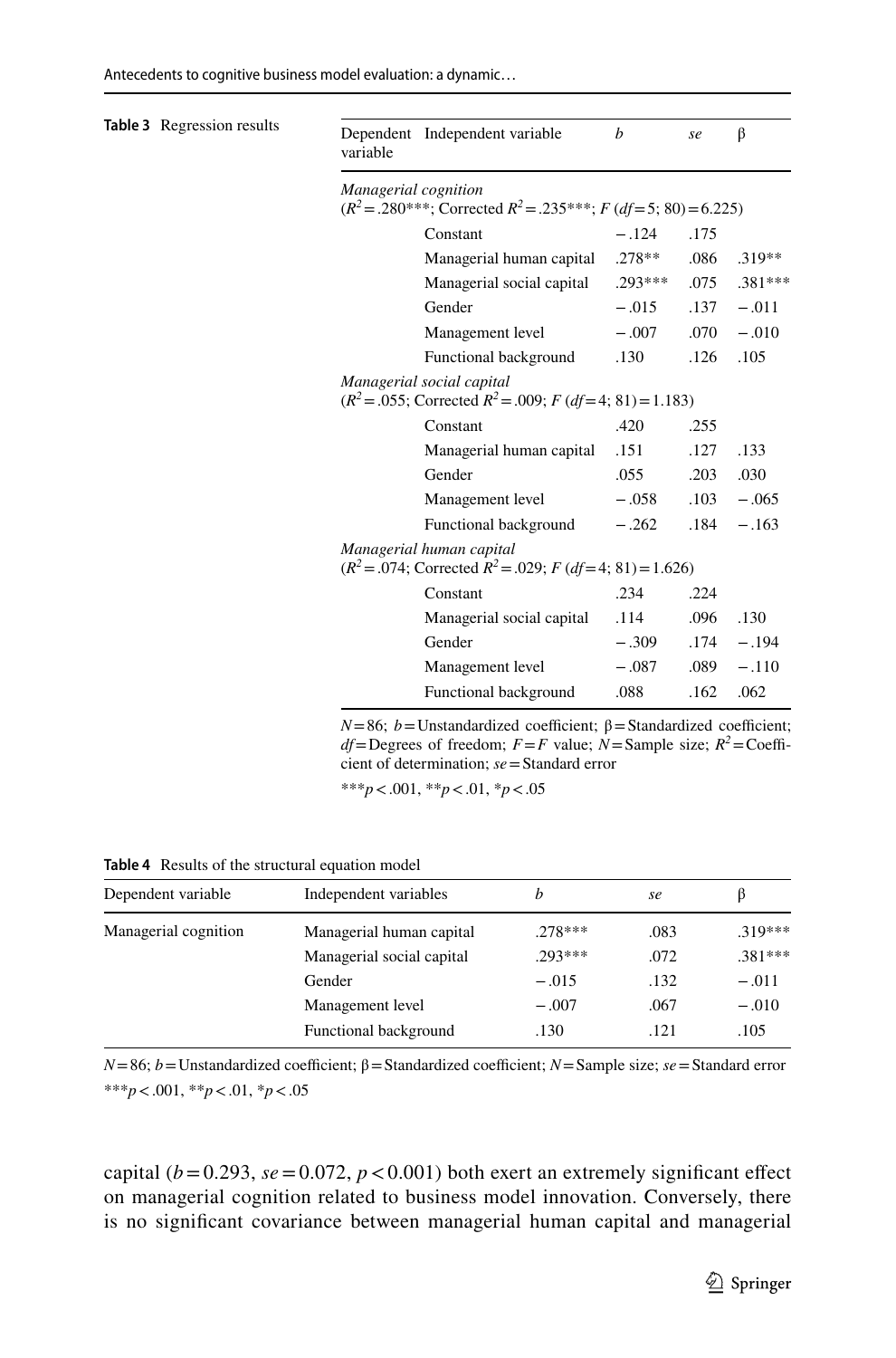| Variable 1                | Variable 2                | b       | se   | β       |
|---------------------------|---------------------------|---------|------|---------|
| Managerial human capital  | Managerial social capital | .051    | .043 | .130    |
|                           | Gender                    | $-.046$ | .024 | $-.212$ |
|                           | Management level          | $-.057$ | .048 | $-.131$ |
|                           | Functional background     | .008    | .026 | .031    |
| Managerial social capital | Gender                    | .004    | .027 | .015    |
|                           | Management level          | $-.062$ | .054 | $-.125$ |
|                           | Functional background     | $-.050$ | .030 | $-.181$ |
| Gender                    | Management level          | .031    | .030 | .112    |
|                           | Functional background     | $-.019$ | .017 | $-.123$ |
| Management level          | Functional background     | $.087*$ | .035 | $.280*$ |

<span id="page-17-1"></span>**Table 5** Structural equation model—covariance structure

 $N=86$ ; *b* = Unstandardized coefficient;  $\beta$  = Standardized coefficient; *se* = Standard error \*\*\**p*<.001, \*\**p*<.01, \**p*<.05;

<span id="page-17-0"></span>

| <b>Table 6</b> Empirical results of hypotheses                                                                                           |               |  |  |  |
|------------------------------------------------------------------------------------------------------------------------------------------|---------------|--|--|--|
| <b>Hypotheses</b>                                                                                                                        | Results       |  |  |  |
| <i>Hypothesis 1:</i> Higher levels of managerial human capital will lead to a more conscious<br>evaluation of business model innovation  | Supported     |  |  |  |
| <i>Hypothesis 2:</i> Higher levels of managerial social capital will lead to a more conscious<br>evaluation of business model innovation | Supported     |  |  |  |
| Hypothesis 3a: Managers with higher levels of human capital will possess higher levels<br>of social capital                              | Not supported |  |  |  |
| Hypothesis 3b. Managers with higher levels of social capital will possess higher levels<br>of human capital                              | Not supported |  |  |  |



<span id="page-17-2"></span>**Fig. 4** The statistical model of dynamic managerial capabilities. Note Parameters are standardized estimates; *N*=86; \*\*\**p*<.001, \*\**p*<.01, \**p*<.05

social capital  $(b=0.051, s\ell=0.043, p>0.233)$ . As summarized in Table [6](#page-17-0), the data set signifcantly supports Hypotheses [1](#page-10-0) and [2](#page-10-1) but not Hypotheses [3](#page-10-2)a and [3b](#page-11-1). Figure [4](#page-17-2) shows the respective path coefficients within our research model.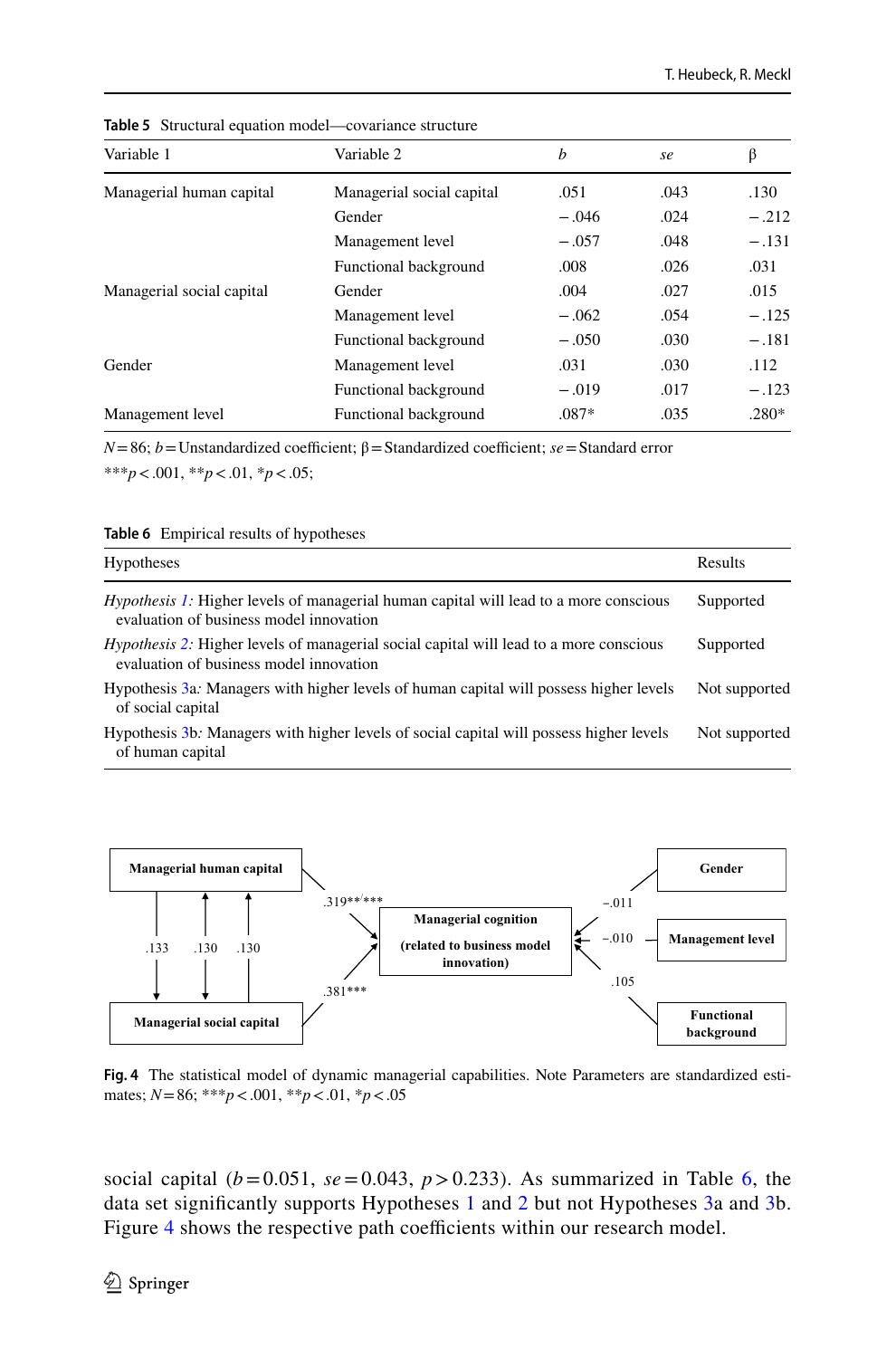#### <span id="page-18-0"></span>**6 Discussion**

#### **6.1 Theoretical contributions**

Our first research goal was to operationalize the three drivers of dynamic managerial capabilities from a multidimensional perspective. Based on this methodology, our second objective was to analyze the unique interactions of dynamic managerial capabilities in the context of business model innovation.

Our fndings confrm Adner and Helfat's ([2003](#page-22-1)) basic notion of dynamic managerial capabilities, as heterogeneity in dynamic managerial capabilities stems not only from diferences within the three underpinnings but also from their unique interactions. The results indicate that human capital and social capital decisively shape how managers cognitively evaluate options for business model innovation.

First, our fndings underline the importance of managerial human capital as the basis of knowledge and experience for strategic decision-making. The data show that managers with higher levels of human capital will evaluate the opportunities and risks of business model innovation more consciously than those with lower levels of human capital. Therefore, managers with higher levels of human capital are more prone to resort to the controlled mode of information processing than their counterparts. Future research could examine whether the mode of information processing materializes in the design and ultimate success of business model innovation. Scholars could also test whether managerial cognition increases managerial human capital through conscious and in-depth information processing.

Additionally, our data set shows that managerial social capital is a signifcant antecedent to managerial cognition. These results validate the prevailing view of social capital as a facilitator of information exchange and decision-making qual-ity (Manev et al. [2005;](#page-24-18) Alguezaui and Filieri [2010](#page-22-10)). Through increased trust, collaboration, cooperation within the organization, managerial social capital provides access to a greater breadth and depth of information. This wealth of information allows for a more conscious evaluation of business model innovation by providing the necessary information to question existing mental models. Hence, managers with higher levels of social capital are more likely to resort to the controlled mode of information processing. Future research could examine a potential recursive efect between managerial social capital and managerial cognition. Conscious information processing allows decision-makers to analyze the challenges associated with business model innovation more comprehensively and develop a more profound understanding of the needs and demands of key players.

Contrary to our expectations, we fnd an insignifcant albeit positive efect of managerial human capital on social capital and vice versa. These fndings contrast the existing studies on the relationship between both forms of capital, which confrm human and social capital as substitutes or complements (e.g., Santarelli and Tran [2013\)](#page-25-20). One possible explanation might be the unique context of business model innovation. This form of innovation takes place in an ambiguous environment characterized by enormous pressure for success. It seems plausible that highly skilled managers might be more reluctant to form new relationships due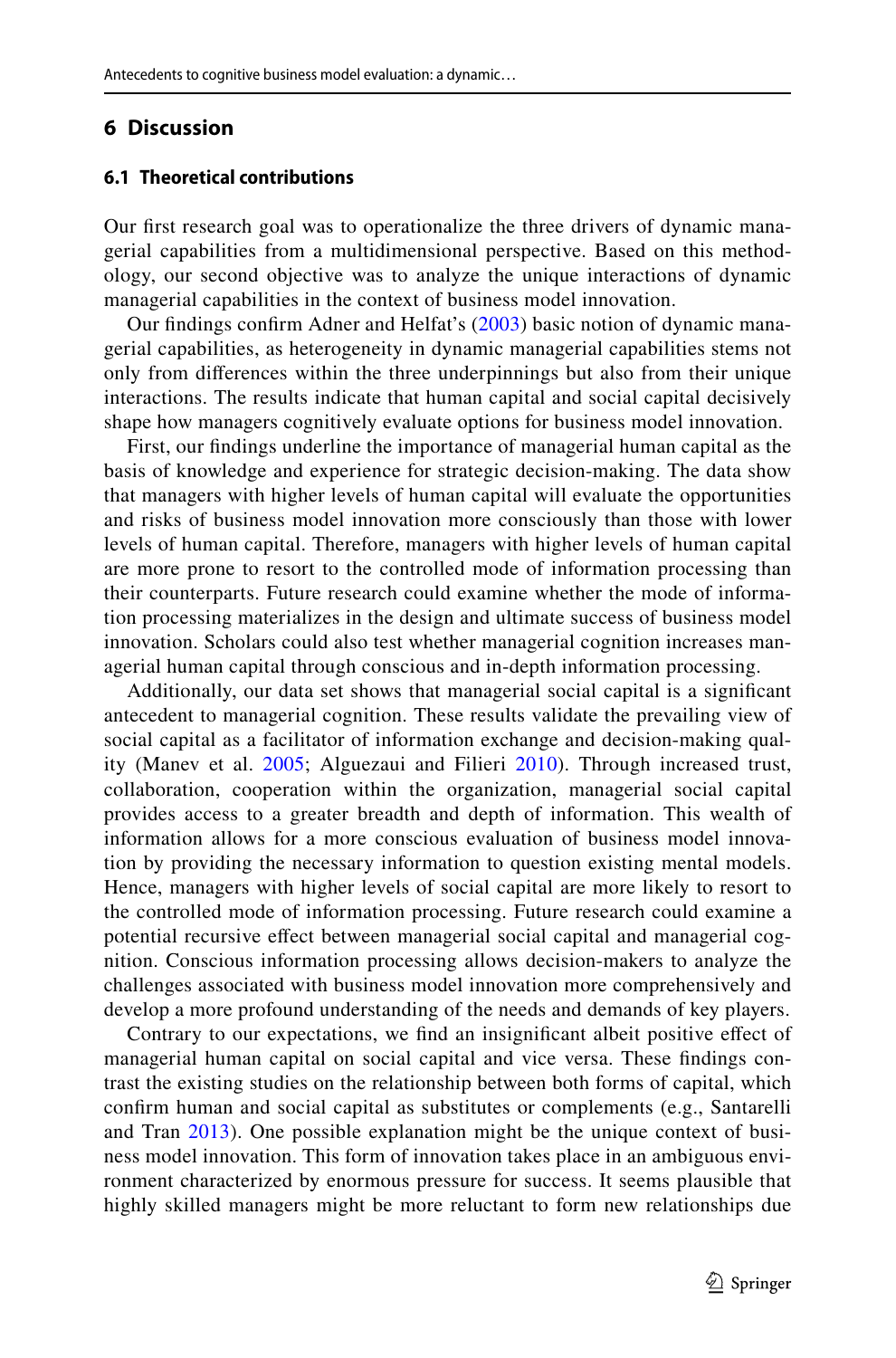to the fear of knowledge drain. It is also possible that highly connected managers are more averse toward external knowledge, as they are inclined to primarily base their decisions on what they know for sure. Our fndings might also point to more complex mechanisms. The relationship between managerial human and social capital is potentially mediated by omitted interpersonal factors, such as expectations and obligations or norms and sanctions (e.g., Nahapiet and Ghoshal [1998](#page-24-9)). Last, culture might infuence the relationship between managers' human and social capital. The previously mentioned study by Santarelli and Tran ([2013\)](#page-25-20) analyzed human and social capital in Vietnamese frms. Hofstede's cultural dimensions study has shown that Vietnamese culture is driven by collectivistic tendencies, whereas German culture is highly individualistic (Hofstede Insights [2021](#page-24-24)). These cultural diferences might ultimately cause diferences in how important social capital is in the context of a specifc country. Hence, previous studies in collectivistic cultures have confrmed a reinforcing relationship between human and social capital (e.g., Santarelli and Tran [2013\)](#page-25-20), while we could not demonstrate this linkage in an individualistic culture.

In summary, our contributions to the literature are fourfold. First, we derived precise defnitions for all relevant constructs. Second, to the best of our knowledge, we are the frst to employ a survey-based multidimensional operationalization of dynamic managerial capabilities. Third, we move beyond partially analyzing dynamic managerial capabilities by examining the interrelationships between all underlying dimensions. Finally, fourth, we have further strengthened the importance of dynamic managerial capabilities in the context of business model innovation.

### **6.2 Managerial implications**

Beyond its theoretical contributions, this study has substantial implications for managerial practice. On the one hand, we advise frms to invest substantial resources in managerial training and education. Our research has demonstrated that higher levels of managerial human capital will lead to a more conscious evaluation of business model innovation. Promoting an in-depth analysis of business model innovation will enhance the managerial ability to continuously align all interrelated elements of the business model with the demands of today's dynamic environment. As previous research has shown, ensuring the constant adaptability of the business model is a central driver of long-term company success (Clauss et al. [2019a](#page-23-1)). On the other hand, organizational design should foster social relationships. Due to the interdisciplinary nature and its wide-reaching implications, successful business model innovation rests on the frequent interdivisional exchange of information between highly skilled managers. In particular, principal-agent theorists have long called for less hierarchical and more informal organizational structures to facilitate knowledge transfer and confict resolution within organizations (Adler [2001\)](#page-22-11). To promote the value and growth of managerial social capital by supporting resource exchange and managerial autonomy, we advise business practitioners to design "decentralized, informal and specialized organizational structures" (Andrews [2010,](#page-22-6) p. 588).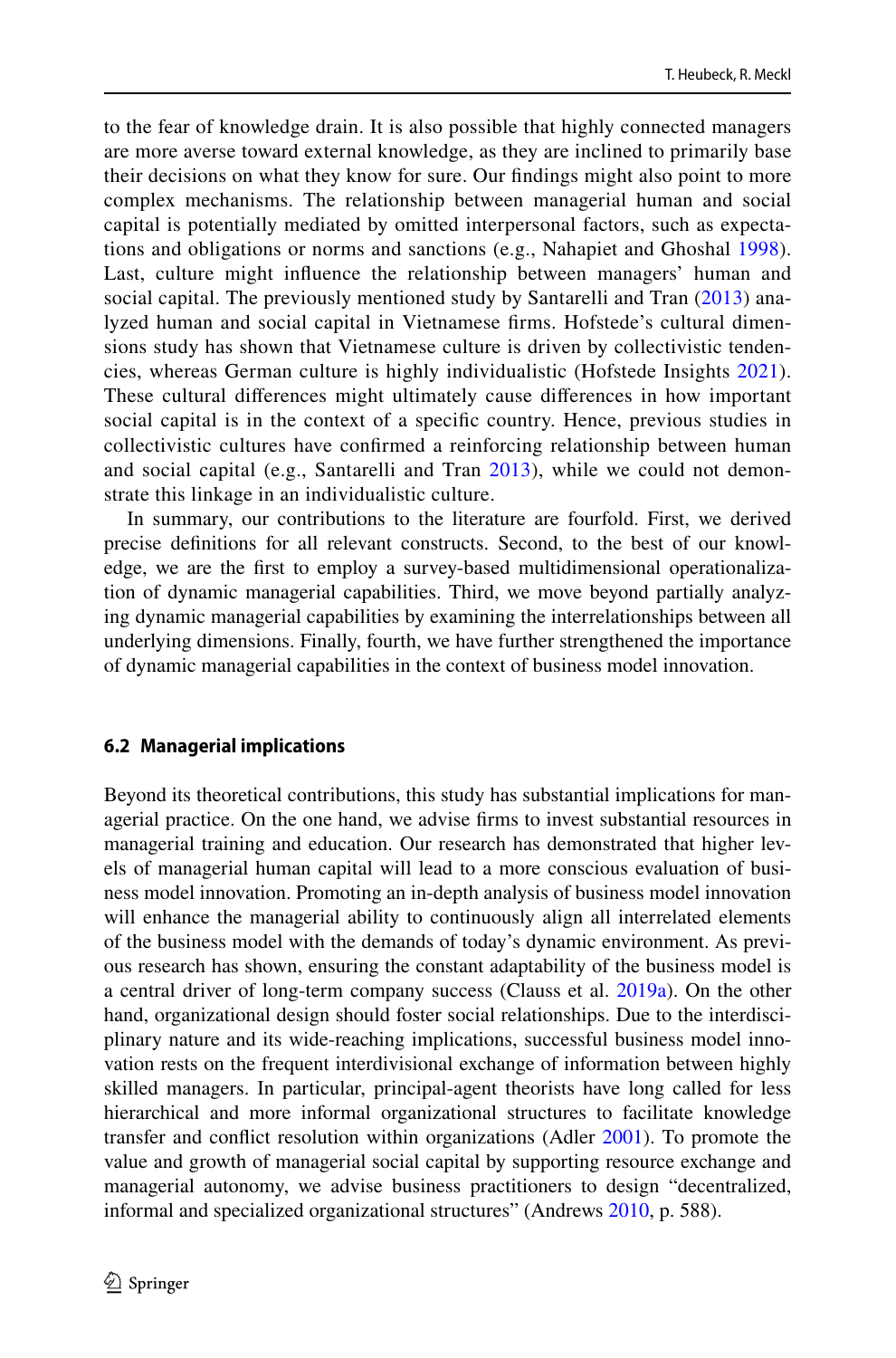### **6.3 Limitations and recommendations for future research**

In addition to its contribution to research and practice, our paper faces several limitations. First, the predominance of German frms within the sample impairs the generalizability of the fndings. Further research could include cultural variables and test whether culture-specifc management styles infuence our fndings. Second, our study focuses on business model innovation within digitally driven industries. Additional research needs to examine whether managerial activities toward business model innovation difer between increasingly digitalized industries. Third, we do not address how individual-level capabilities aggregate at the collective level. Scholars can build on our theoretical and empirical insights to build models at the management team level. Fourth, our statistical analyses indicate that other explanatory variables might exist. Therefore, future research should take other potential variables at the individual and organizational levels into account. Fifth, our study relies on cross-sectional data. As the development and sharing of knowledge are not static processes, a fruitful avenue for subsequent studies might be longitudinal data analysis. From a statistical perspective, we note additional possible limitations due to our relatively small sample size.

## **Appendix**

| Construct                           | Dimension                 | Item                                                                                               |
|-------------------------------------|---------------------------|----------------------------------------------------------------------------------------------------|
| Managerial human capital Leadership | skills                    | One of my greatest strengths is getting<br>results by organizing and motivating<br>people          |
|                                     |                           | One of my greatest strengths is organizing<br>resources and coordinating tasks                     |
|                                     |                           | One of my greatest strengths is my ability to<br>delegate effectively                              |
|                                     |                           | One of my greatest strengths is my ability to<br>monitor, influence, and lead people               |
|                                     |                           | I make resource allocation decisions that<br>achieve maximum results with limited<br>resources     |
|                                     | Entrepreneurial<br>skills | I like to think about new ways to do busi-<br>ness                                                 |
|                                     |                           | I frequently identify opportunities to start<br>new businesses (although I may not<br>pursue them) |
|                                     |                           | I often identify ideas that can be turned into<br>new products or services                         |
|                                     |                           | I keep my eyes open for previously unno-<br>ticed entrepreneurial opportunities                    |
|                                     |                           | I see myself as a creator of entrepreneurial<br>opportunities (entrepreneur)                       |

Operationalization of items (translated from German).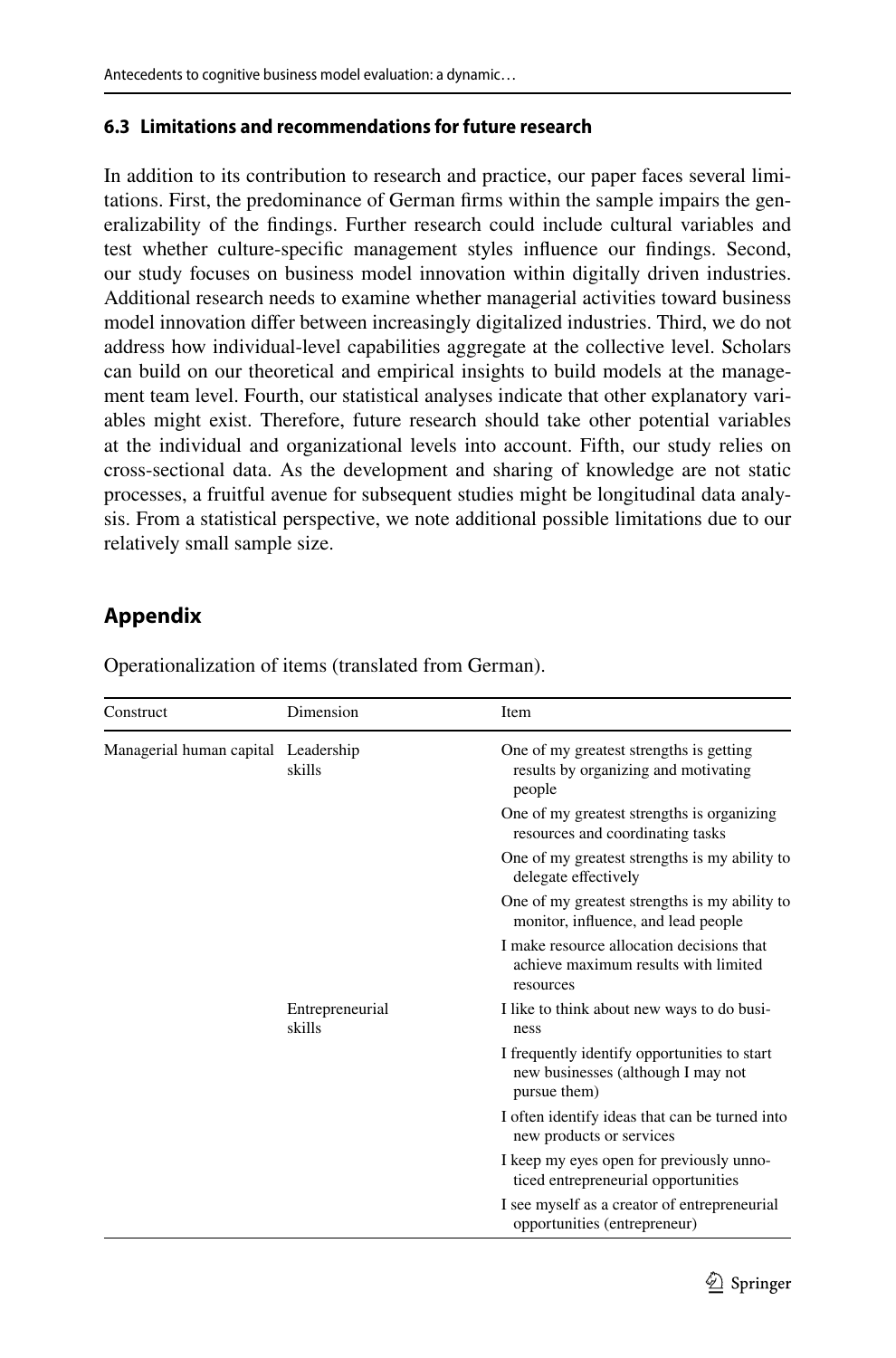| Construct                 | Dimension                     | Item                                                                                                                                              |
|---------------------------|-------------------------------|---------------------------------------------------------------------------------------------------------------------------------------------------|
| Managerial social capital | Structural dimension          | I always communicate openly and honestly<br>with other company members                                                                            |
|                           |                               | As a rule, I completely disclose my plans<br>and intentions                                                                                       |
|                           |                               | I willingly share information with other<br>company members                                                                                       |
|                           |                               | When exchanging information, I draw on<br>my internal company relationships                                                                       |
|                           | Relational dimension          | I always have the utmost trust in other com-<br>pany members and their actions/decisions                                                          |
|                           |                               | I always act with integrity in my dealings<br>with other company members                                                                          |
|                           |                               | In general, I have a high level of trust with<br>other company members                                                                            |
|                           |                               | I am always considerate of the feelings and<br>sensibilities of other company members                                                             |
|                           | Cognitive dimension           | I feel committed to the goals of the com-<br>pany                                                                                                 |
|                           |                               | I share a common purpose with other com-<br>pany members                                                                                          |
|                           |                               | I see myself as a discussion partner in deter-<br>mining the company's direction                                                                  |
|                           |                               | My vision for the future of the company<br>is in line with that of other company<br>members                                                       |
| Managerial cognition      |                               | When redesigning the business model in part or in whole, I consciously<br>evaluate alternatives to a very high extent alternatives with regard to |
|                           | Value offering evaluation     | Customer problems and needs                                                                                                                       |
|                           |                               | Value propositions                                                                                                                                |
|                           |                               | Relationships between value propositions<br>and customer problems/needs                                                                           |
|                           | Value architecture evaluation | Sales and distribution channels                                                                                                                   |
|                           |                               | Business transactions and the ways of col-<br>laborating with partners                                                                            |
|                           |                               | Linking business participants together in<br>novel ways                                                                                           |
|                           |                               | Taking over new value propositions or sub-<br>stituting existing parts of the value chain                                                         |
|                           |                               | Applying new revenue streams                                                                                                                      |
|                           | Value capture evaluation      | Resource requirements for all business<br>aspects                                                                                                 |
|                           |                               | The financial benefits for our company                                                                                                            |
|                           |                               | All the business-related costs of the project                                                                                                     |

**Author contributions** All authors contributed to the study conception and design. Material preparation, data collection, and analysis were performed by Tim Heubeck. The frst draft of the manuscript was written by Tim Heubeck and all authors commented on previous versions of the manuscript. All authors read and approved of the fnal manuscript.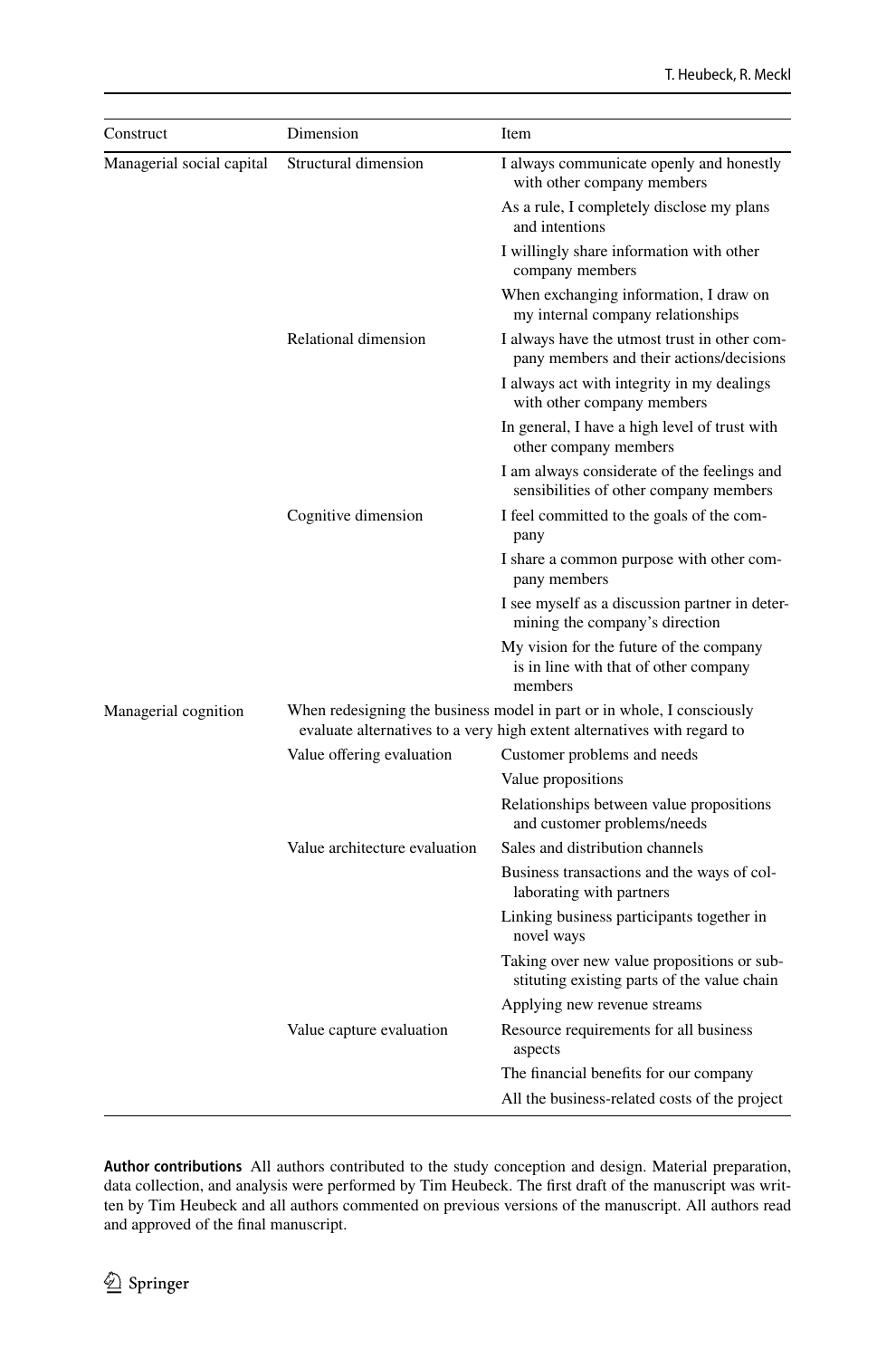**Funding** Open Access funding enabled and organized by Projekt DEAL. An external entity or grant did not fund this study.

**Data availability** The data sets generated during and/or analyzed during the current study are available from the corresponding author on reasonable request.

#### **Declarations**

**Conficts of interest** The authors declare that they have no conficts of interest.

**Consent to participate** Consent was obtained from all individual participants included in the study.

**Open Access** This article is licensed under a Creative Commons Attribution 4.0 International License, which permits use, sharing, adaptation, distribution and reproduction in any medium or format, as long as you give appropriate credit to the original author(s) and the source, provide a link to the Creative Commons licence, and indicate if changes were made. The images or other third party material in this article are included in the article's Creative Commons licence, unless indicated otherwise in a credit line to the material. If material is not included in the article's Creative Commons licence and your intended use is not permitted by statutory regulation or exceeds the permitted use, you will need to obtain permission directly from the copyright holder. To view a copy of this licence, visit [http://creativecommons.org/licen](http://creativecommons.org/licenses/by/4.0/) [ses/by/4.0/](http://creativecommons.org/licenses/by/4.0/).

### **References**

- <span id="page-22-2"></span>Åberg C, Torchia M (2020) Do boards of directors foster strategic change? A dynamic managerial capabilities perspective. J Manag Gov 24:655–684.<https://doi.org/10.1007/s10997-019-09462-4>
- <span id="page-22-0"></span>Acciarini C, Brunetta F, Boccardelli P (2020) Cognitive biases and decision-making strategies in times of change: a systematic literature review. Manag Decis Ahead-of-Print. [https://doi.org/10.1108/](https://doi.org/10.1108/MD-07-2019-1006) [MD-07-2019-1006](https://doi.org/10.1108/MD-07-2019-1006)
- <span id="page-22-11"></span>Adler PS (2001) Market, hierarchy, and trust: the knowledge economy and the future of capitalism. Organ Sci 12:215–234.<https://doi.org/10.1287/orsc.12.2.215.10117>
- <span id="page-22-5"></span>Adler PS, Kwon S-W (2002) Social capital: prospects for a new concept. Acad Manag Rev 27:17–40. <https://doi.org/10.2307/4134367>
- <span id="page-22-1"></span>Adner R, Helfat CE (2003) Corporate efects and dynamic managerial capabilities. Strateg Manag J 24:1011–1025.<https://doi.org/10.1002/smj.331>
- <span id="page-22-3"></span>Al-Debei MM, El-Haddadeh R, Avison D (2008) Defning the business model in the new world of digital business. In: Proceedings of the 14th Americas conference on information systems AMCIS'08. Toronto, Canada, pp 1–11. [https://www.semanticscholar.org/paper/Defning-the-Business-Model](https://www.semanticscholar.org/paper/Defining-the-Business-Model-in-the-New-World-of-Al-Debei-El-Haddadeh/ec87172d69171cb545155ba13c3256776bca03d6)[in-the-New-World-of-Al-Debei-El-Haddadeh/ec87172d69171cb545155ba13c3256776bca03d6](https://www.semanticscholar.org/paper/Defining-the-Business-Model-in-the-New-World-of-Al-Debei-El-Haddadeh/ec87172d69171cb545155ba13c3256776bca03d6)
- <span id="page-22-10"></span>Alguezaui S, Filieri R (2010) Investigating the role of social capital in innovation: sparse versus dense network. J Knowl Manag 14:891–909. <https://doi.org/10.1108/13673271011084925>
- <span id="page-22-7"></span>Ali-Hassan H, Nevo D, Wade M (2015) Linking dimensions of social media use to job performance: the role of social capital. J Strateg Inf Syst 24:65–89. <https://doi.org/10.1016/j.jsis.2015.03.001>
- <span id="page-22-6"></span>Andrews R (2010) Organizational social capital, structure and performance. Hum Relat 63:583–608. <https://doi.org/10.1177/0018726709342931>
- <span id="page-22-9"></span>Aspara J, Lamberg J-A, Laukia A, Tikkanen H (2013) Corporate business model transformation and inter-organizational cognition: the case of Nokia. Long Range Plan 46:459–474. [https://doi.org/10.](https://doi.org/10.1016/j.lrp.2011.06.001) [1016/j.lrp.2011.06.001](https://doi.org/10.1016/j.lrp.2011.06.001)
- <span id="page-22-8"></span>Baden-Fuller C, Haefiger S (2013) Business models and technological innovation. Long Range Plan 46:419–426.<https://doi.org/10.1016/j.lrp.2013.08.023>
- <span id="page-22-4"></span>Beck JB, Wiersema MF (2013) Executive decision making: linking dynamic managerial capabilities to the resource portfolio and strategic outcomes. J Leadersh Organ Stud 20:408–419. [https://doi.org/](https://doi.org/10.1177/1548051812471722) [10.1177/1548051812471722](https://doi.org/10.1177/1548051812471722)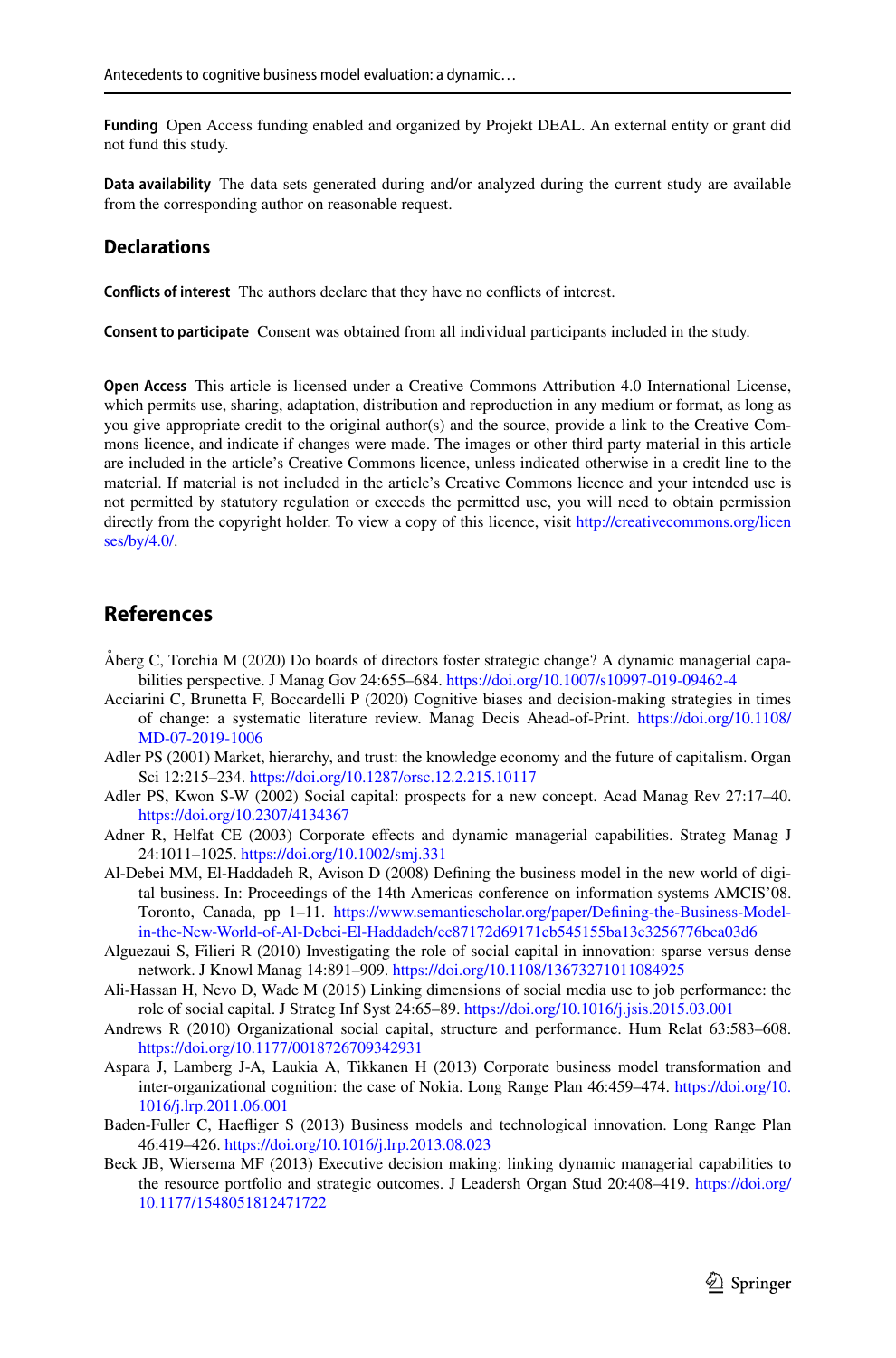- <span id="page-23-17"></span>Benner MJ, Tripsas M (2012) The infuence of prior industry afliation on framing in nascent industries: the evolution of digital cameras. Strateg Manag J 33:277–302.<https://doi.org/10.1002/smj.950>
- <span id="page-23-16"></span>Bock AJ, Opsahl T, George G, Gann DM (2012) The efects of culture and structure on strategic fexibility during business model innovation. J Manag Stud 49:279–305. [https://doi.org/10.1111/j.1467-](https://doi.org/10.1111/j.1467-6486.2011.01030.x) [6486.2011.01030.x](https://doi.org/10.1111/j.1467-6486.2011.01030.x)
- <span id="page-23-0"></span>Bouncken R, Kraus S, Roig-Tierno N (2021) Knowledge- and innovation-based business models for future growth: Digitalized business models and portfolio considerations. Rev Manag Sci 15:1–14. <https://doi.org/10.1007/s11846-019-00366-z>
- <span id="page-23-20"></span>Carr JC, Cole MS, Ring JK, Blettner DP (2011) A measure of variations in internal social capital among family frms. Entrep Theory Pract 35:1207–1227.<https://doi.org/10.1111/j.1540-6520.2011.00499.x>
- <span id="page-23-11"></span>Casadesus-Masanell R, Fen Z (2013) Business model innovation and competitive imitation: the case of sponsor-based business models. Strateg Manag J 34:464–482. <https://doi.org/10.1002/smj.2022>
- <span id="page-23-5"></span>Casadesus-Masanell R, Ricart JE (2010) From strategy to business models and onto tactics. Long Range Plan 43:195–215.<https://doi.org/10.1016/j.lrp.2010.01.004>
- <span id="page-23-15"></span>Cavalcante S, Kesting P, Ulhøi J (2011) Business model dynamics and innovation: (re)establishing the missing linkages. Manag Decis 49:1327–1342.<https://doi.org/10.1108/00251741111163142>
- <span id="page-23-19"></span>Chandler GN, Hanks SH (1998) An examination of the substitutability of founders human and fnancial capital in emerging business ventures. J Bus Ventur 13:353–369. [https://doi.org/10.1016/S0883-](https://doi.org/10.1016/S0883-9026(97)00034-7) [9026\(97\)00034-7](https://doi.org/10.1016/S0883-9026(97)00034-7)
- <span id="page-23-9"></span>Chesbrough H, Rosenbloom RS (2002) The role of the business model in capturing value from innovation: evidence from Xerox corporation's technology spin-of companies. Ind Corp Change 11:529– 555.<https://doi.org/10.1093/icc/11.3.529>
- <span id="page-23-10"></span>Clauss T (2017) Measuring business model innovation: Conceptualization, scale development, and proof of performance. RD Manag 47:385–403. <https://doi.org/10.1111/radm.12186>
- <span id="page-23-1"></span>Clauss T, Abebe M, Tangpong C, Hock M (2019a) Strategic agility, business model innovation, and frm performance: an empirical investigation. IEEE Trans Eng Manag 68:767–784. [https://doi.org/10.](https://doi.org/10.1109/TEM.2019.2910381) [1109/TEM.2019.2910381](https://doi.org/10.1109/TEM.2019.2910381)
- <span id="page-23-2"></span>Clauss T, Bouncken RB, Laudien S, Kraus S (2019b) Business model reconfguration and innovation in SMEs: a mixed-method analysis from the electronics industry. Int J Innov Manag 24:2050015. <https://doi.org/10.1142/S1363919620500152>
- <span id="page-23-24"></span>Cohen J (1988) Statistical power analysis for the behavioral sciences. L. Erlbaum Associates, Hillsdale
- <span id="page-23-21"></span>Croson R, Gneezy U (2009) Gender diferences in preferences. J Econ Lit 47:448–474. [https://doi.org/10.](https://doi.org/10.1257/jel.47.2.448) [1257/jel.47.2.448](https://doi.org/10.1257/jel.47.2.448)
- <span id="page-23-6"></span>Dosi G, Nelson RR, Winter SG (2000) Introduction: the nature and dynamics of organizational capabilities. In: Dosi G, Nelson RR, Winter SG (eds) The nature and dynamics of organizational capabilities. Oxford University Press, New York, pp 1–22
- <span id="page-23-3"></span>Eppler MJ, Hofmann F, Bresciani S (2011) New business models through collaborative idea generation. Int J Innov Manag 15:1323–1341. <https://doi.org/10.1142/S1363919611003751>
- <span id="page-23-22"></span>Ethiraj SK, Levinthal D (2004) Bounded rationality and the search for organizational architecture: an evolutionary perspective on the design of organizations and their evolvability. Adm Sci Q 49:404–437
- <span id="page-23-4"></span>Felin T, Foss NJ, Heimeriks KH, Madsen TL (2012) Microfoundations of routines and capabilities: individuals, processes, and structure. J Manag Stud 49:1351–1374. [https://doi.org/10.1111/j.1467-6486.](https://doi.org/10.1111/j.1467-6486.2012.01052.x) [2012.01052.x](https://doi.org/10.1111/j.1467-6486.2012.01052.x)
- <span id="page-23-23"></span>Fornell C, Larcker DF (1981) Evaluating structural equation models with unobservable variables and measurement error. J Mark Res 18:39–50.<https://doi.org/10.2307/3151312>
- <span id="page-23-12"></span>Foss NJ, Saebi T (2017) Fifteen years of research on business model innovation: how far have we come, and where should we go? J Manag 43:200–227. <https://doi.org/10.1177/0149206316675927>
- <span id="page-23-13"></span>Frankenberger K, Weiblen T, Csik M, Gassmann O (2013) The 4I-framework of business model innovation: a structured view on process phases and challenges. Int J Prod Dev 18:249–273
- <span id="page-23-8"></span>Gant J, Ichniowski C, Shaw K (2002) Social capital and organizational change in high-involvement and traditional work organizations. J Econ Manag Strategy 11:289–328. [https://doi.org/10.1111/jems.](https://doi.org/10.1111/jems.2002.11.2.289) [2002.11.2.289](https://doi.org/10.1111/jems.2002.11.2.289)
- <span id="page-23-14"></span>Gassmann O, Frankenberger K, Csik M (2014) The business model navigator: 55 models that will revolutionise your business. Pearson Education, Harlow
- <span id="page-23-18"></span>Giesen E, Riddleberger E, Christner R, Bell R (2010) When and how to innovate your business model. Strategy Leadersh 38:17–26.<https://doi.org/10.1108/10878571011059700>
- <span id="page-23-7"></span>Guo H, Xi Y, Zhang X et al (2013) The role of top managers' human and social capital in business model innovation. Chin Manag Stud 7:447–469. <https://doi.org/10.1108/CMS-03-2013-0050>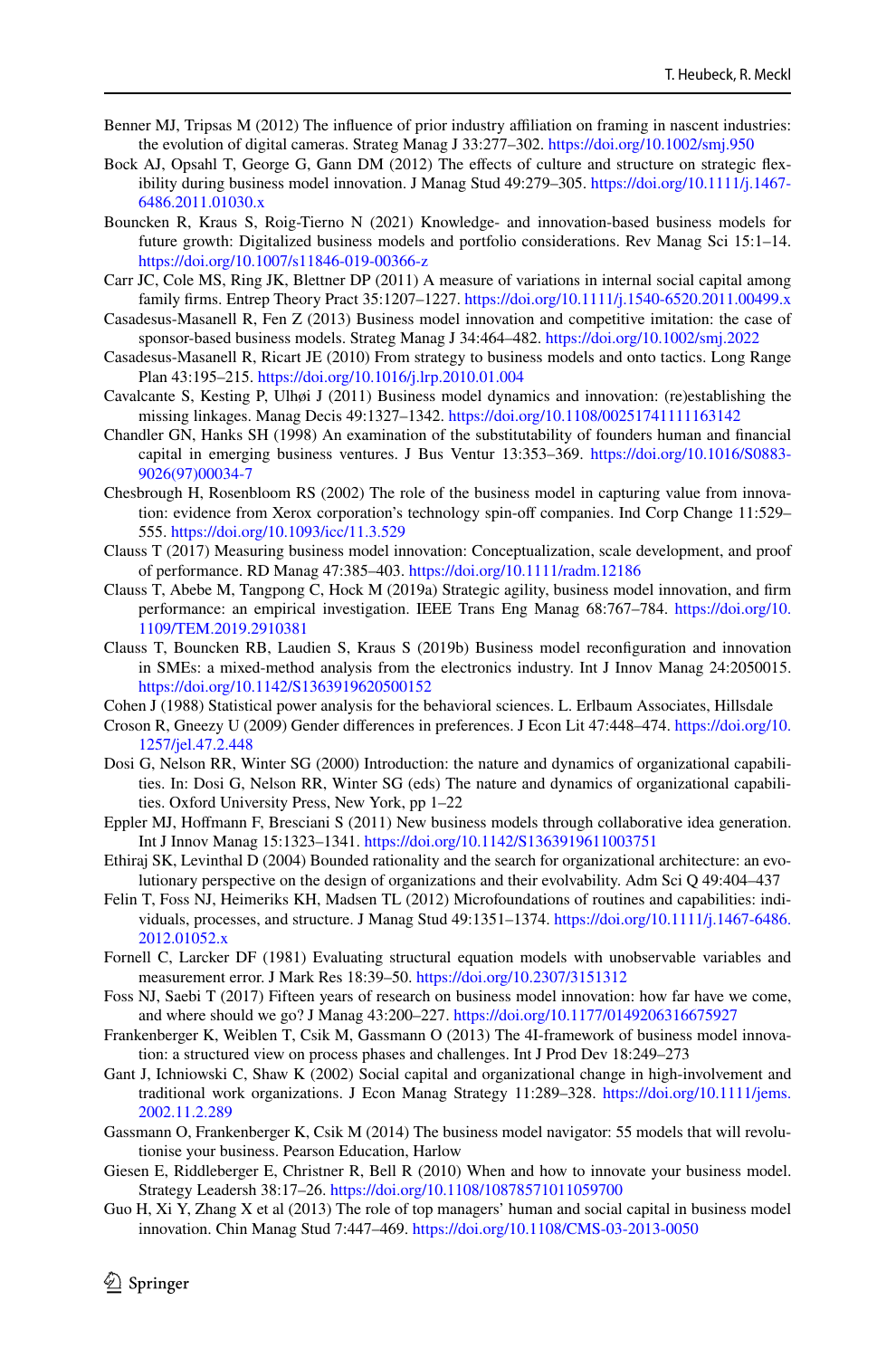<span id="page-24-22"></span><span id="page-24-4"></span>Hair JF, Black WC, Babin BJ, Anderson RE (2014) Multivariate data analysis, 7th edn. Pearson, Harlow Helfat CE, Martin JA (2015a) Dynamic managerial capabilities: review and assessment of managerial impact on strategic change. J Manag 41:1281–1312. <https://doi.org/10.1177/0149206314561301>

- <span id="page-24-10"></span>Helfat CE, Martin JA (2015b) Dynamic managerial capabilities: a perspective on the relationship between managers, creativity and innovation in organizations. In: Shalley C, Hitt MA, Zhou J (eds) The Oxford handbook of creativity, innovation, and entrepreneurship: Multilevel linkages. Oxford University Press, New York, pp 421–429
- <span id="page-24-13"></span>Helfat CE, Peteraf MA (2015) Managerial cognitive capabilities and the microfoundations of dynamic capabilities. Strateg Manag J 36:831–850.<https://doi.org/10.1002/smj.2247>
- <span id="page-24-21"></span>Herrmann P, Datta DK (2005) Relationships between top management team characteristics and international diversifcation: an empirical investigation. Br J Manag 16:69–78. [https://doi.org/10.1111/j.](https://doi.org/10.1111/j.1467-8551.2005.00429.x) [1467-8551.2005.00429.x](https://doi.org/10.1111/j.1467-8551.2005.00429.x)
- <span id="page-24-24"></span>Hofstede Insights (2021) Country comparison. <https://www.hofstede-insights.com/country-comparison/>. Accessed 28 Jul 2021
- <span id="page-24-3"></span>Holzmayer F, Schmidt SL (2020) Dynamic managerial capabilities, frm resources, and related business diversifcation—evidence from the English Premier League. J Bus Res 117:132–143. [https://doi.org/](https://doi.org/10.1016/j.jbusres.2020.05.044) [10.1016/j.jbusres.2020.05.044](https://doi.org/10.1016/j.jbusres.2020.05.044)
- <span id="page-24-14"></span>Iansiti M, Lakhani KR (2014) Digital ubiquity: how connections, sensors, and data are revolutionizing business. Harv Bus Rev 92:1–11
- <span id="page-24-8"></span>Ireland RD, Hitt MA, Camp SM, Sexton DL (2001) Integrating entrepreneurship and strategic management actions to create frm wealth. Acad Manag Perspect 15:49–63. [https://doi.org/10.5465/ame.](https://doi.org/10.5465/ame.2001.4251393) [2001.4251393](https://doi.org/10.5465/ame.2001.4251393)
- <span id="page-24-7"></span>Islam S (2019) Business models and the managerial sensemaking process. Acc Financ 59:1869–1890. [https://doi.org/10.1111/acf.12459](https://doi.org/10.1111/acfi.12459)
- <span id="page-24-12"></span>Kahneman D (2012) Thinking, fast and slow, 1st edn. Penguin, London
- <span id="page-24-2"></span>Kaplan S, Tripsas M (2008) Thinking about technology: applying a cognitive lens to technical change. Res Policy 37:790–805.<https://doi.org/10.1016/j.respol.2008.02.002>
- <span id="page-24-11"></span>Karhu P, Ritala P (2020) The multiple faces of tension: dualities in decision-making. Rev Manag Sci 14:485–518.<https://doi.org/10.1007/s11846-018-0298-8>
- <span id="page-24-17"></span>Khanagha S, Volberda H, Oshri I (2014) Business model renewal and ambidexterity: structural alteration and strategy formation process during transition to a cloud business model. RD Manag 44:322–340. <https://doi.org/10.1111/radm.12070>
- <span id="page-24-6"></span>Kor YY, Mesko A (2013) Dynamic managerial capabilities: confguration and orchestration of top executives' capabilities and the frm's dominant logic. Strateg Manag J 34:233–244. [https://doi.org/10.](https://doi.org/10.1002/smj.2000) [1002/smj.2000](https://doi.org/10.1002/smj.2000)
- <span id="page-24-0"></span>Kraus S, Palmer C, Kailer N et al (2018) Digital entrepreneurship: a research agenda on new business models for the twenty-frst century. Int J Entrep Behav Res 25:353–375. [https://doi.org/10.1108/](https://doi.org/10.1108/IJEBR-06-2018-0425) [IJEBR-06-2018-0425](https://doi.org/10.1108/IJEBR-06-2018-0425)
- <span id="page-24-20"></span>Lechner C, Dowling M, Welpe I (2006) Firm networks and frm development: the role of the relational mix. J Bus Ventur 21:514–540. <https://doi.org/10.1016/j.jbusvent.2005.02.004>
- <span id="page-24-18"></span>Manev IM, Gyoshev BS, Manolova TS (2005) The role of human and social capital and entrepreneurial orientation for small business performance in a transitional economy. Int J Entrep Innov Manag 5:298–318.<https://doi.org/10.1504/IJEIM.2005.006531>
- <span id="page-24-5"></span>Martin JA (2011) Dynamic managerial capabilities and the multibusiness team: the role of episodic teams in executive leadership groups. Organ Sci 22:118–140.<https://doi.org/10.1287/orsc.1090.0515>
- <span id="page-24-16"></span>Massa L, Tucci CL, Afuah A (2017) A critical assessment of business model research. Acad Manag Ann 11:73–104.<https://doi.org/10.5465/annals.2014.0072>
- <span id="page-24-15"></span>Morris M, Schindehutte M, Allen J (2005) The entrepreneur's business model: toward a unifed perspective. J Bus Res 58:726–735.<https://doi.org/10.1016/j.jbusres.2003.11.001>
- <span id="page-24-9"></span>Nahapiet J, Ghoshal S (1998) Social capital, intellectual capital, and the organizational advantage. Acad Manag Rev 23:242–266.<https://doi.org/10.5465/amr.1998.533225>
- <span id="page-24-23"></span>Payne G, Payne J (2004) Key concepts in social research. SAGE Publications, London
- <span id="page-24-1"></span>Penttilä K, Ravald A, Dahl J, Björk P (2020) Managerial sensemaking in a transforming business ecosystem: conditioning forces, moderating frames, and strategizing options. Ind Mark Manag 91:209– 222.<https://doi.org/10.1016/j.indmarman.2020.09.008>
- <span id="page-24-19"></span>Prahalad CK (2004) The blinders of dominant logic. Long Range Plan 37:171–179. [https://doi.org/10.](https://doi.org/10.1016/j.lrp.2004.01.010) [1016/j.lrp.2004.01.010](https://doi.org/10.1016/j.lrp.2004.01.010)